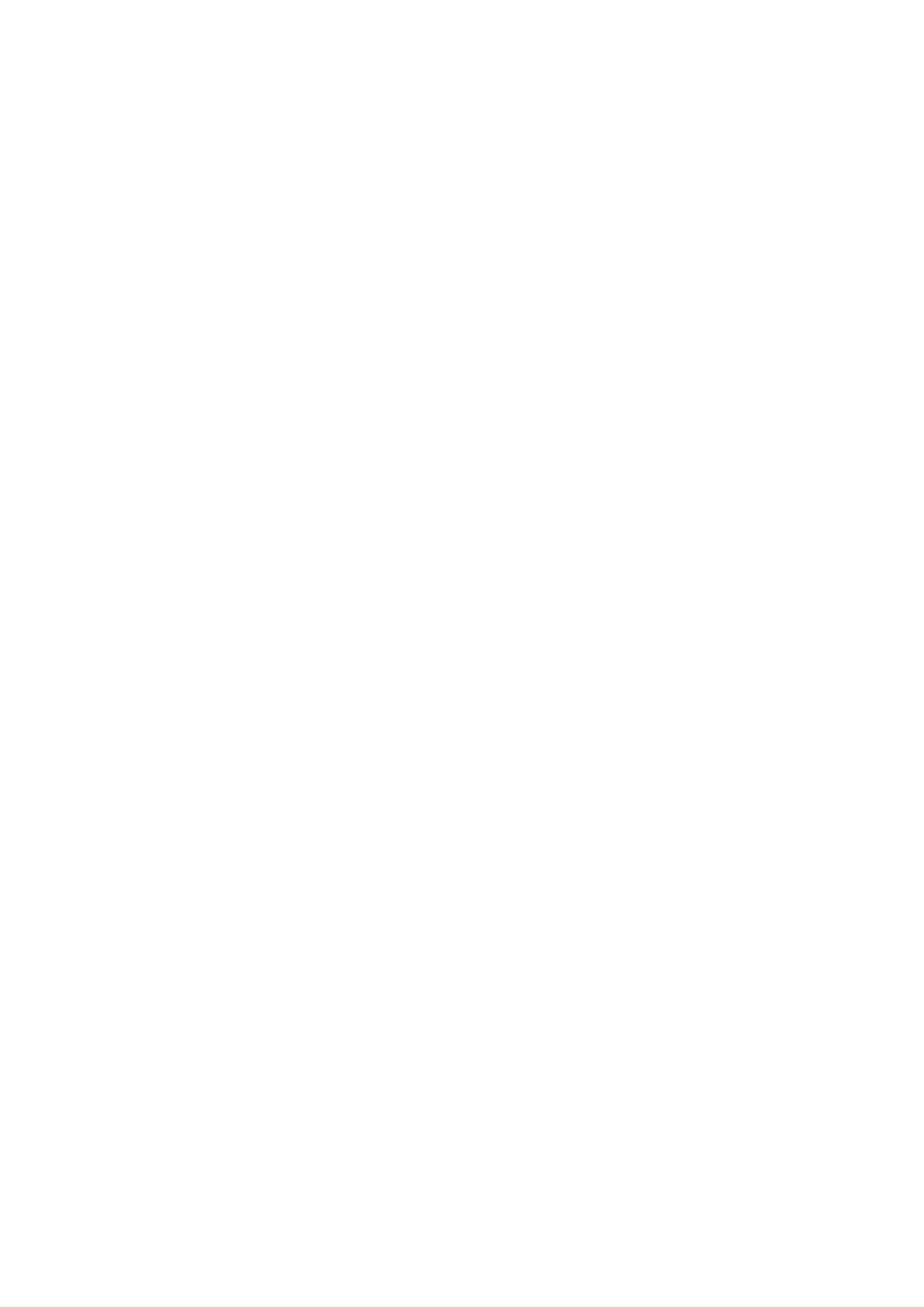# European University Institute **Robert Schuman Centre for Advanced Studies**

Migration Policy Centre

## **EU Mobility Regimes and Visa Policy towards ENP Countries**

Perrine Dumas and Iris Goldner Lang

EUI Working Paper **RSCAS** 2015/79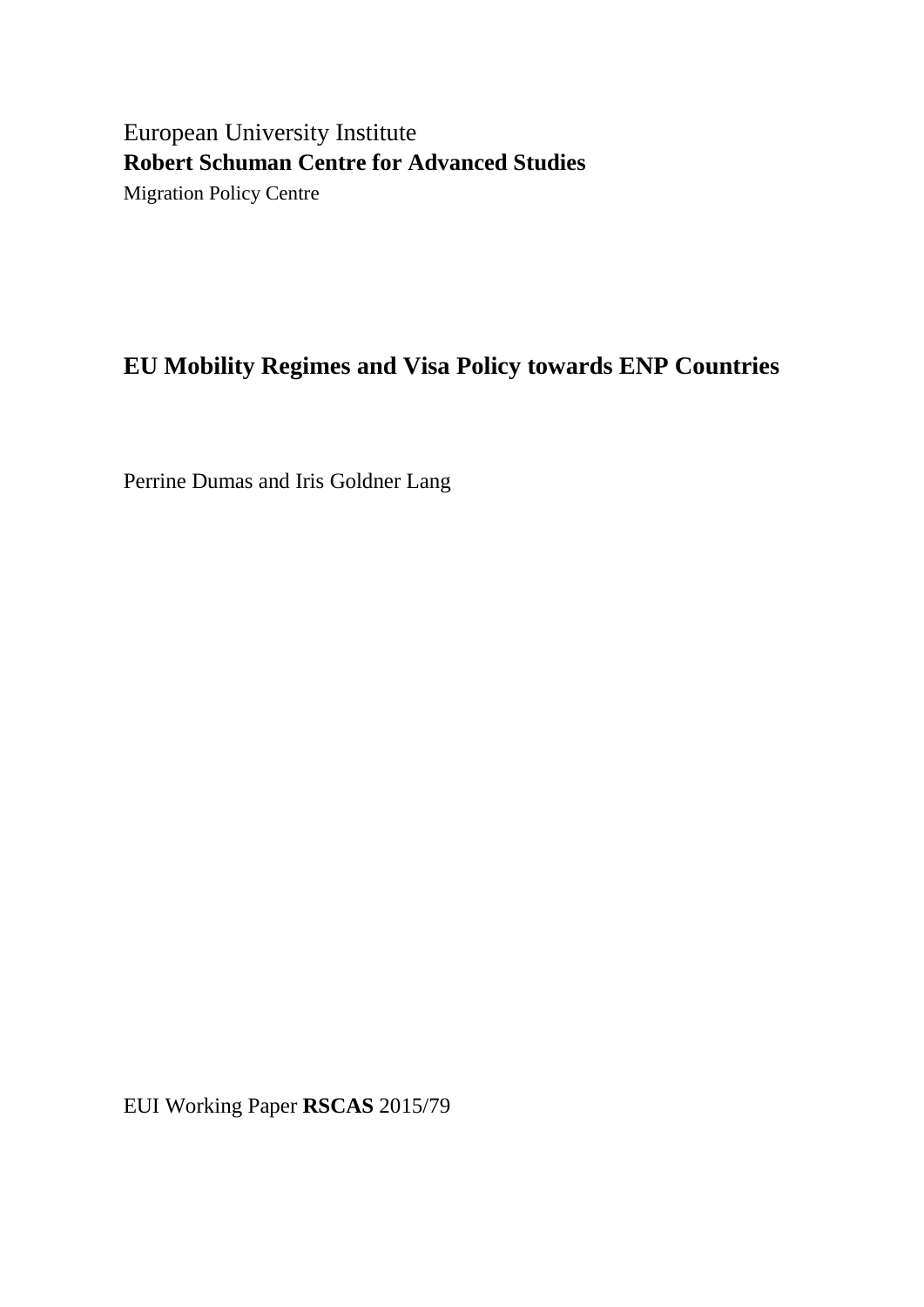This text may be downloaded only for personal research purposes. Additional reproduction for other purposes, whether in hard copies or electronically, requires the consent of the author(s), editor(s). If cited or quoted, reference should be made to the full name of the author(s), editor(s), the title, the working paper, or other series, the year and the publisher.

ISSN 1028-3625

© Perrine Dumas and Iris Goldner Lang, 2015

Printed in Italy, October 2015 European University Institute Badia Fiesolana I – 50014 San Domenico di Fiesole (FI) Italy [www.eui.eu/RSCAS/Publications/](http://www.eui.eu/RSCAS/Publications/) [www.eui.eu](http://www.eui.eu/) [cadmus.eui.eu](http://cadmus.eui.eu/dspace/index.jsp)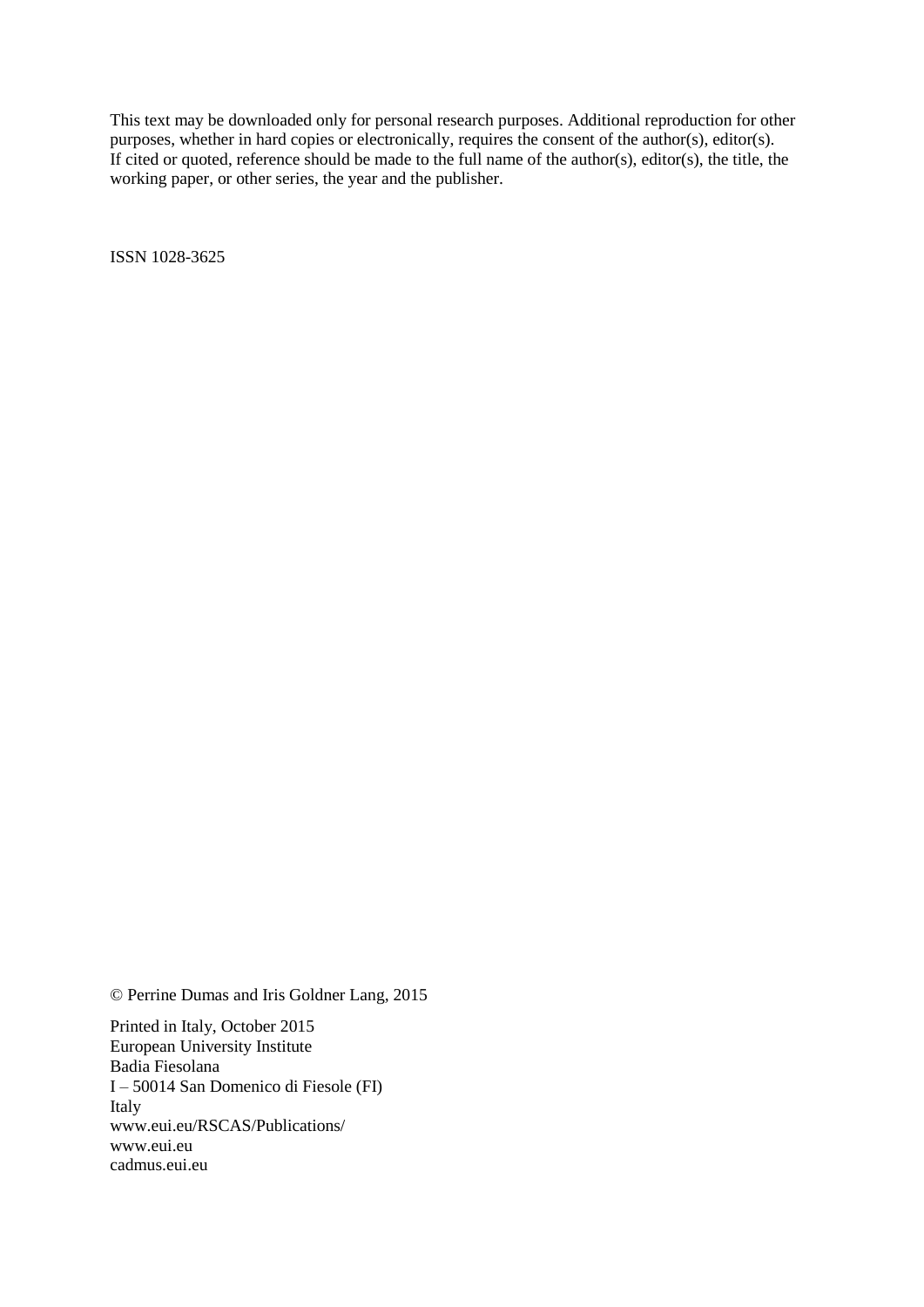### **Robert Schuman Centre for Advanced Studies**

The Robert Schuman Centre for Advanced Studies (RSCAS), created in 1992 and directed by Dr. Brigid Laffan, aims to develop inter-disciplinary and comparative research and to promote work on the major issues facing the process of integration and European society.

The Centre is home to a large post-doctoral programme and hosts major research programmes and projects, and a range of working groups and *ad hoc* initiatives. The research agenda is organised around a set of core themes and is continuously evolving, reflecting the changing agenda of European integration and the expanding membership of the European Union.

Details of the research of the Centre can be found on: <http://www.eui.eu/RSCAS/Research/>

Research publications take the form of Working Papers, Policy Papers, Distinguished Lectures and books. Most of these are also available on the RSCAS website: <http://www.eui.eu/RSCAS/Publications/>

The EUI and the RSCAS are not responsible for the opinion expressed by the author(s).

### **Migration Policy Centre (MPC)**

The Migration Policy Centre (MPC) at the European University Institute, Florence, conducts advanced research on global migration to serve migration governance needs at European level, from developing, implementing and monitoring migration-related policies to assessing their impact on the wider economy and society.

The MPC carries out field as well as archival research, both of which are scientifically robust and policy-relevant, not only at European level, but also globally, targeting policy-makers as well as politicians. This research provides tools for addressing migration challenges, by: 1) producing policyoriented research on aspects of migration, asylum and mobility in Europe and in countries located along migration routes to Europe, that are regarded as priorities; 2) bridging research with action by providing policy-makers and other stakeholders with results required by evidence-based policymaking, as well as necessary methodologies that address migration governance needs; 3) pooling scholars, experts, policy makers, and influential thinkers in order to identify problems, research their causes and consequences, and devise policy solutions. Our research includes a core programme and several projects, most of them co-financed by the European Union.

The MPC working paper series, published since April 2013, aims at disseminating high-quality research pertaining to migration and related issues. All EUI members, as well as other external scholars and practitioners, are welcome to submit their work to the series. For further queries, please contact the Migration Policy Centre Secretariat at [mpc@eui.eu](mailto:mpc@eui.eu)

More information can be found on: <http://www.migrationpolicycentre.eu/>

Disclaimer: The EUI, RSCAS and MPC are not responsible for the opinion expressed by the author(s). Furthermore, the views expressed in this publication cannot in any circumstances be regarded as the official position of the European Union".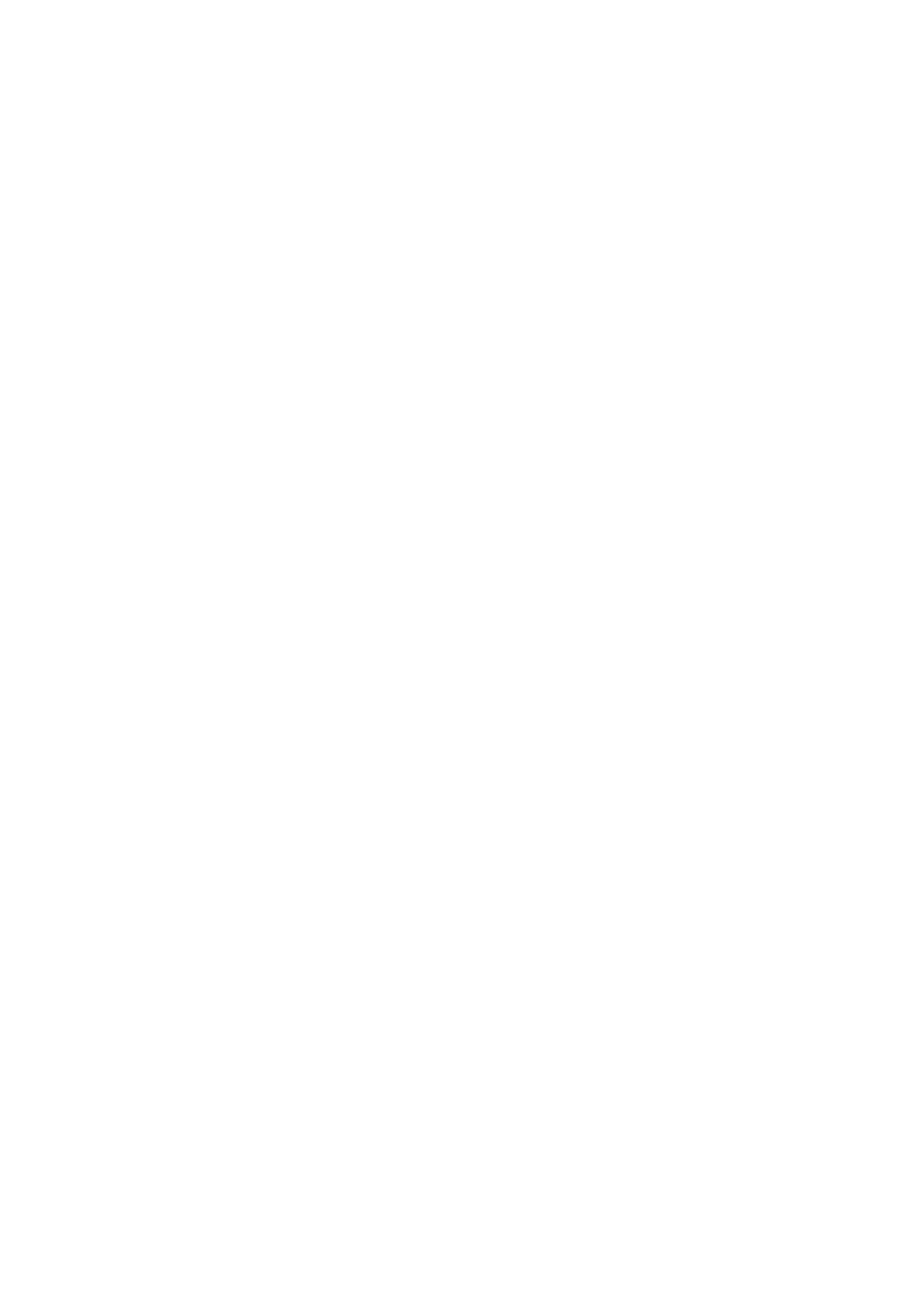### **Abstract**

The paper compares the instruments which enhance the mobility of ENP Mediterranean and Eastern citizens, by distinguishing between visa cooperation and legal migration matters. Our analysis would suggest that cooperation in the field of legal migration, and especially social security rights, is more developed with Mediterranean Partners than with Eastern ones. This can be explained by the fact that the Association Agreements concluded with Mediterranean states are a more fruitful framework for cooperation than the Partnership and Cooperation Agreements concluded with Eastern partners. As far as visa cooperation is concerned, it is, conversely, more developed with Eastern Partners. It appears that the instruments tailored in the context of the Area of Freedom, Security and Justice are more appropriate to favouring the short stay of ENP nationals in the EU, to the Association Agreements. In any case, at this point, the opportunities provided by these instruments have not been fully exploited and cooperation levels remain weak.

### **Keywords**

European neighbourhood policy, EU visa policy, partnership and cooperation agreements, association agreements, visa facilitation agreements, visa liberalisation action plans.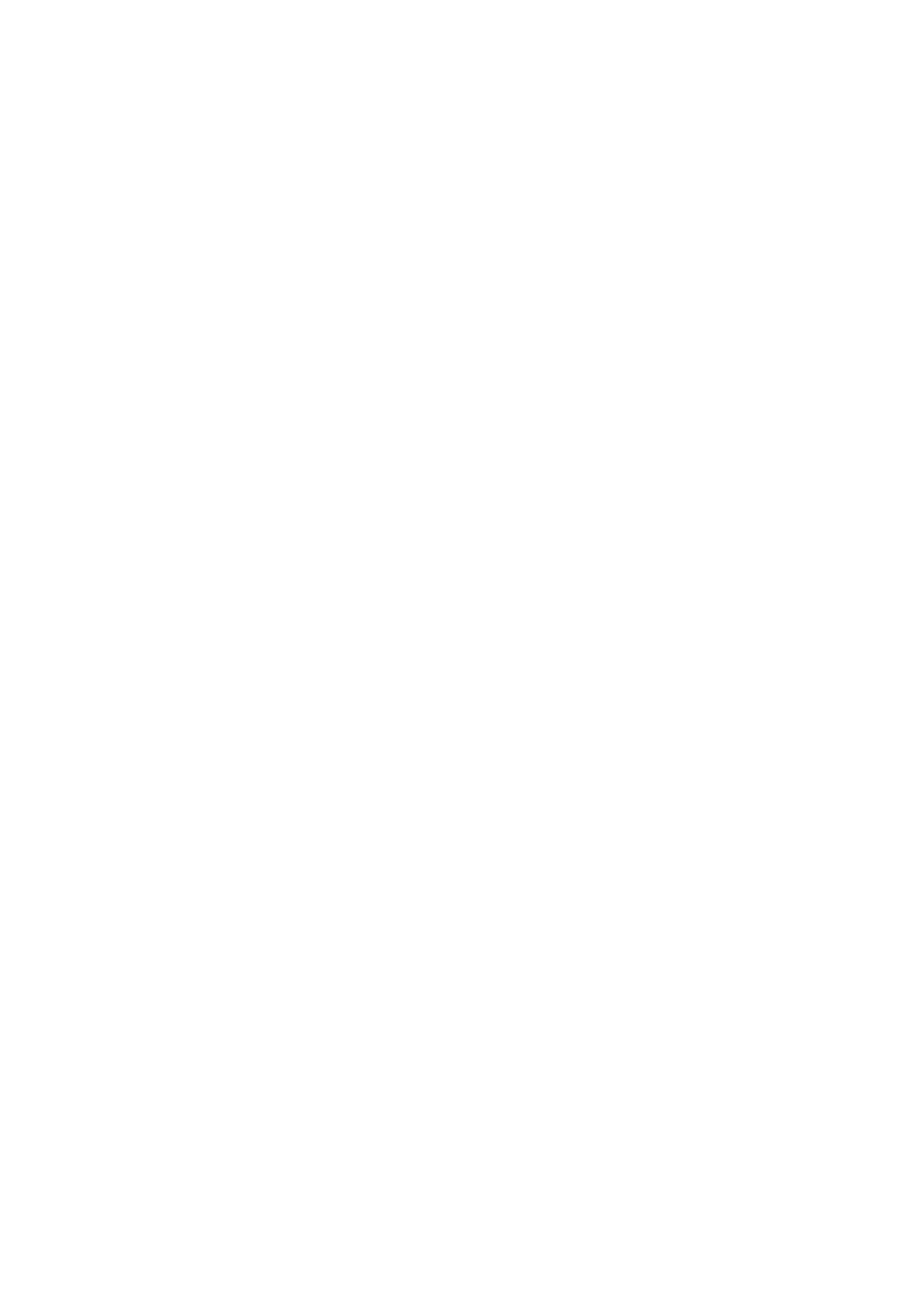### **1. Introduction**

l

From the earliest days of the European project, the historic, economic, cultural and geographical links of non-member neighbours with members were carefully taken into account. Bilateral cooperation agreements were concluded, in 1975-1978, with Mediterranean countries. The East European neighbours were left out of this process because of their remoteness. They also remained outside the Barcelona process which was launched in 1995 with the aim of strengthening relations among Mediterranean countries. Nevertheless, Partnership and Cooperation agreements (PCAs) have been concluded with Eastern neighbours since  $1994<sup>1</sup>$ , at the same time as the cooperation agreements with Mediterranean countries had been replaced by Association Agreements (AA), which were more ambitious in cooperation terms<sup>2</sup>.

The unprecedented EU enlargement of 2004 necessitated a re-think of relation policies with neighbouring states in order to prevent 'new dividing lines' between an enlarged EU and its new neighbours (European Commission 2004). This led to the development of the European Neighbourhood Policy (ENP), which was first addressed to Eastern countries and next extended to Southern countries<sup>3</sup>. Its originality was to enable the development of bilateral relations between the EU and neighbouring countries, while remaining interconnected with regional and sub-regional processes and, in particular with the Barcelona Process and the Eastern Partnership, which was launched in 2009.

Today, the ENP countries are, taken as a whole, the main source and transit of legal and illegal migration towards the EU. They have historic, economic, cultural and geographical links with EU Member States and they represent an important labour source for an aging Europe. These factors explain the central position of mobility in the ENP. As the Commission pointed out, 'the ability of people to move and interact with each other was of the utmost importance for many aspects of the ENP, from trade and investments to cultural exchanges. Mobility is in itself a key foreign policy priority as this is the prism through which the citizens of partner countries perceive the EU' (European Commission 2004). Despite the recognition that the mobility of individuals is an important factor in the achievement of good relations between the EU and its neighbours (European Commission 2007b), the EU imposes visa obligations on citizens of all ENP countries, with the exception of Israel and (as of 2014) Moldova.

Mobility is part of the ENP objectives, but also part of the Commission strategy on the Global Approach to Migration  $(GAM)^4$ , created in 2005: this was first addressed to Southern countries and then extended to Eastern countries. This aspect of the GAM has been reinforced with the latest revision of the political framework of the external dimension of the EU's migration policy. This

<sup>1</sup> Five Eastern countries have PCAs in force: Ukraine, Moldova, Armenia, Azerbaijan and Georgia. The PCA with Belarus was signed in 1995, but has not been ratified by the EU given the political situation in the country.

<sup>2</sup> Concerning Mediterranean partners, all have concluded AA with the exception of Libya and Syria.

<sup>3</sup> So that, the ENP extends to sixteen third countries, including ten Mediterranean states (Algeria, Egypt, Israel, Jordan, Lebanon, Libya, Morocco, Palestine, Syria and Tunisia) and six Eastern states (Armenia, Azerbaijan, Belarus, Georgia, Moldova and Ukraine).

<sup>4</sup> The 'Global Approach to migration', endorsed at the European Council of December 2005, sought to balance a controloriented approach adopted to date with the promotion of legal migration opportunities, European Council, Presidency conclusions, Brussels, 15-16 December 2005, pt. 4 and Annex I, '*Global Approach to Migration: priority actions focusing on Africa and the Mediterranean*' . See also, European Commission, '*The global approach to migration one year on: towards a comprehensive European migration policy*', COM (2006) 735, 30 November 2006; European Council, Presidency conclusions, Brussels, 14-15 December 2006; European Commission, '*Applying the Global Approach to Migration to Eastern and South-Eastern Regions Neighbouring the European Union*', COM (2007) 247, 8 June 2007; European Commission, '*Strengthening the global approach to migration: increasing coordination, coherence and synergies*', COM (2008) 611, 8 October 2008.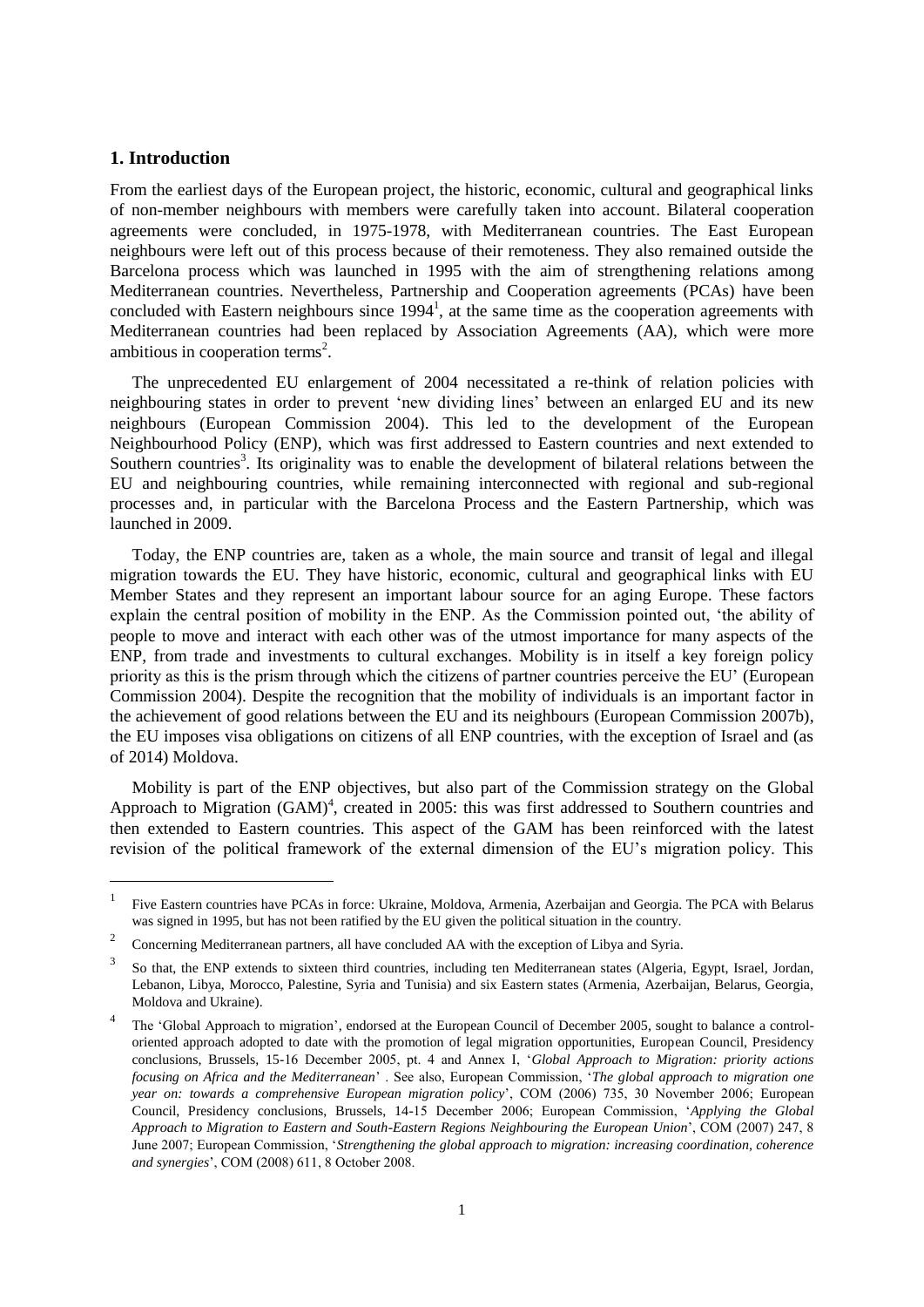revision came in late 2011, after the events of the Arab Spring (European Commission 2011a), when GAM became the 'Global Approach to Migration and Mobility' (GAMM) (European Commission 2011b, 2014a).

Mobility is a cornerstone of these two frameworks, even if it remains a rather fuzzy concept. Unlike migration, which has a long-term and definite character, mobility is associated with ephemeral and circular characteristics. Furthermore, there has been an expansion in the categories of mobile persons. Indeed, the Commission has noted that the mobility of third-country nationals across external EU borders applies to several categories of people, all *bona fide* travellers: e.g. short-term visitors, tourists, students, researchers, business people and visiting family members. The Commission has stressed that mobility is, thus, a much broader concept than migration (European Commission 2011b, 1). Mobility is, therefore, linked to visa policy. Moreover mobility can be enhanced by policies that remove obstacles to movement e.g. institutional obstacles: portability of rights, avoidance of double taxation etc. In this sense, mobility is linked to legal migration and seems to implicate circular migration, so that the Commission speaks about 'circular mobility' (European Commission 2011b, Annex). It should be mentioned here that the concept of mobility, as defined by the Commission, did not take into account forced migrations. So that, the problems experienced in the Syrian and the Ukrainian crises will not be dealt with in this article.

In this paper, the authors will cast a critical look at various EU instruments, which facilitate migrant mobility from Eastern and Southern neighbouring countries. The dual meaning of the concept of mobilitty led to the distinction between: visa cooperation with ENP partners (Part 2); and legal migration matters (Part 3). This distinction is also needed because differing competences apply in these two areas. As far as the external dimension of visa and border management policies are concerned, the European Union's external competence led to the development of a series of new instruments including: Visa Facilitation Agreements (VFA); Visa Liberalisation Action Plans (VLAP); and Local Border Traffic Agreements (LBTA). As regards the EU's external actions on legal migration, the distribution of competences between the EU and member states constitutes an important hindrance to its development. However, it does not mean that the EU is unable to develop cooperation with ENP Partners in these matters: AA are coordinating tools which offer alternatives (Garcia Andrade 2013).

Instead, Mobility partnerships (MP) have not been considered as instruments which foster mobility, mainly because of their non-legally binding nature, which prevent them from offering legal solutions for visas and legal migration and because they were forged as a response to a range of policy goals with little or no connection to ENP (Parkes 2009, 1). They are the framework into which Common Visa Application Centres have been inserted. It cannot be said that these instruments really enhance the mobility of ENP partners. Only one Centre has been established in EaP countries, while three more were established in other third countries<sup>5</sup>. Then, even if the mechanism were to facilitate visa application, it would not have any impact on the procedure for issuing uniform visas. For this reason the centres were excluded from the study. Furthermore, the comparative dimension of this article meant that we left aside the analysis of EU secondary legislation promoting the mobility of ENP nationals: the added-value for comparison between East and South ENP states was limited.

This juridical and comparative analysis of mobility regimes offered to the EU Eastern and Southern neighbours represents an innovative contribution to the literature on EU migration and ENP policies: we hope the following can stand as an an in-depth comparative study of the policies developed for these two groups of countries.

 $\overline{\phantom{a}}$ 

<sup>5</sup> Common Visa Application Centres have so far been established in Cape Verde, Kinshasa and Podgorica.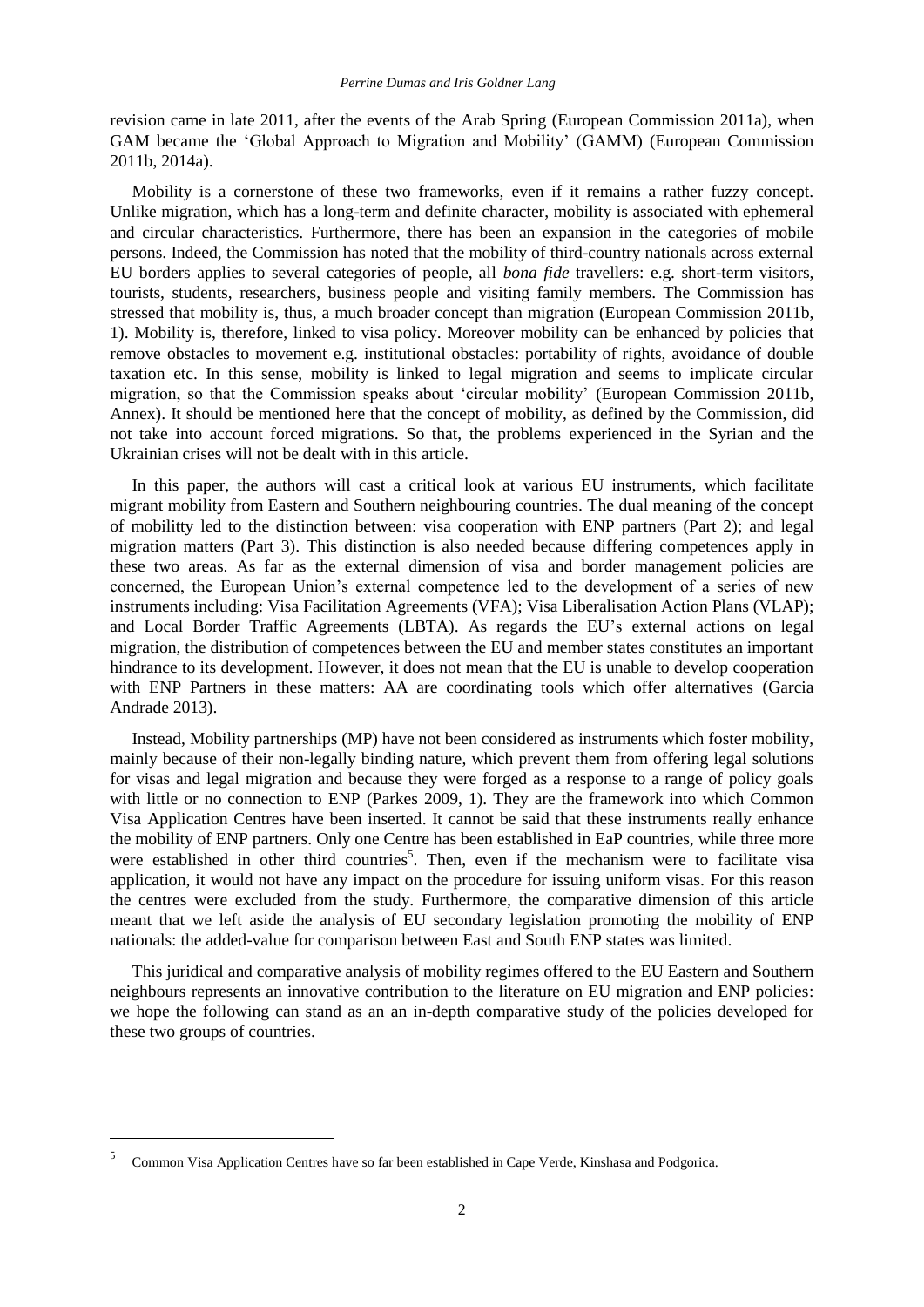### **2. Visa Cooperation with ENP Partners**

The demand for mobility was higher in ENP Mediterranean states than in ENP Eastern countries when the ENP was set<sup>6</sup>. But this policy was addressed primarily to ENP Eastern countries owing to the popular discontent over the introduction of a visa requirement after the 2004 enlargement of the EU. Indeed, the EU's 2004 enlargement resulted in the imposition of a visa obligation on third country nationals, who were used to travelling freely between their country and new members of the EU.<sup>7</sup> This obligation has has generated considerable resentment inside these countries. The EU's visa regime undermined the ENP's objectives, especially in terms of the perception of the EU among citizens of ENP Eastern countries (Boniface and Wesseling 2008). The EU, therefore, adopted a series of new instruments which enhance mobility: Visa Facilitation Agreements (2.2.); Visa Liberalisation Action Plans (2.3); and Local Border Traffic Agreements (2.4.). These instruments, which constitute a development of the Schengen *acquis*, were primarily addressed to Eastern ENP states which, unlike Mediterranean partners, were directly affected by the enlargement of the Schengen area. After a long period of stasis, cooperation with Mediterranean countries in visa matters started developing, from 2008 onwards, above all through Association Agreements (2.1.).

### *2.1. Association Agreements*

l

The AAs with Mediterranean neighbours which were not covered until the approval of the Valencia JHA regional programme, in 2002, lack provisions on visa, mobility and migration issues. $8$  As far as the AAs concluded after this date are concerned, they do not contain any clause on mobility issues, except the AA with Algeria which contains a clause on the movement of persons. Due to the fact that the EU did not plan to facilitate visa issuance to Algerian citizens, this country was reluctant to conclude a readmission agreement. The negotiations, in fact, were deadlocked until 2013, when it was planned to launch a Dialogue on migration, mobility and security, which might lead to the negotiation of an  $MP<sup>9</sup>$ .

Such a dialogue has been previously established with Jordan, Morocco and Tunisia<sup>10</sup> following an evolution of the Association Agreements with these three states which, it should be remembered, did not initially contain migration provisions. Indeed, these three partners were recognized as having an 'advanced status' or a 'privileged partnership', which aimed to enhance the mobility of citizens.<sup>11</sup> But the true catalyst for a stronger cooperation in mobility matters was the 2011 'Arab spring'. As stated by the Commission in 2013, 'partners have strong expectations that their democratic revolutions will lead to easier mobility to the EU (European Commission 2013a, 15).' In response to these changes and in order to provide enough incentives for the emergence of a 'Mediterranean society', the Dialogue on migration, mobility and security became the framework in which the EU increased cooperation in

<sup>6</sup> The number of short stay visa applications is currently lower in Mediterranean ENP countries than in Eastern ENP countries: though this was not the case ten years ago. For 2003, see the statistics in Boniface *et al*. 2008, 29. For 2012, see European Commission, Overview of Schengen visa statistics 2009-2012, p. 10, [\(http://ec.europa.eu/dgs/home](http://ec.europa.eu/dgs/home-affairs/what-we-do/policies/borders-and-visas/visa-policy/docs/overview_of_schengen_visa_statistics_en.pdf)[affairs/what-we-do/policies/borders-and-visas/visa-policy/docs/overview\\_of\\_schengen\\_visa\\_statistics\\_en.pdf](http://ec.europa.eu/dgs/home-affairs/what-we-do/policies/borders-and-visas/visa-policy/docs/overview_of_schengen_visa_statistics_en.pdf) - last accessed on 10 July 2014).

<sup>7</sup> This explains the steep increase in the number of visa applications from ENP Eastern citizens' over the last decade.

<sup>8</sup> Nevertheless, the AA with Tunisia and Syria include a social dialogue clause. Migration is bpart of this dialogue with a focus on the fight of illegal migration (article 69 of the AA with Tunisia; article 110 of the AA with Syria).

<sup>9</sup> Speech of José Manuel Barroso, 7 July 2013, [http://euro-mediterranee.blogspot.fr/2013/07/algerie-loccasion-de-la](http://euro-mediterranee.blogspot.fr/2013/07/algerie-loccasion-de-la-signature-dun.html)[signature-dun.html](http://euro-mediterranee.blogspot.fr/2013/07/algerie-loccasion-de-la-signature-dun.html) It is also planned to start a Dialogue on migration, mobility and security with Algeria, Egypt, Libya, Lebanon and Syria as soon as conditions allow, European Commission (2014, Annex 1).

<sup>&</sup>lt;sup>10</sup> It started with Tunisia and Morocco in October 2011 and with Jordan in December 2012.

<sup>&</sup>lt;sup>11</sup> Morocco was the first partner to be recognized an "Advanced status" in October 2008, status which was "original and without precedent in history" (Beurdeley 2012). The "Advanced status" partnership with Jordan was agreed in October 2010 by the EU-Jordan Association Council. Tunisia accessed to the "Advanced Status" in November 2012.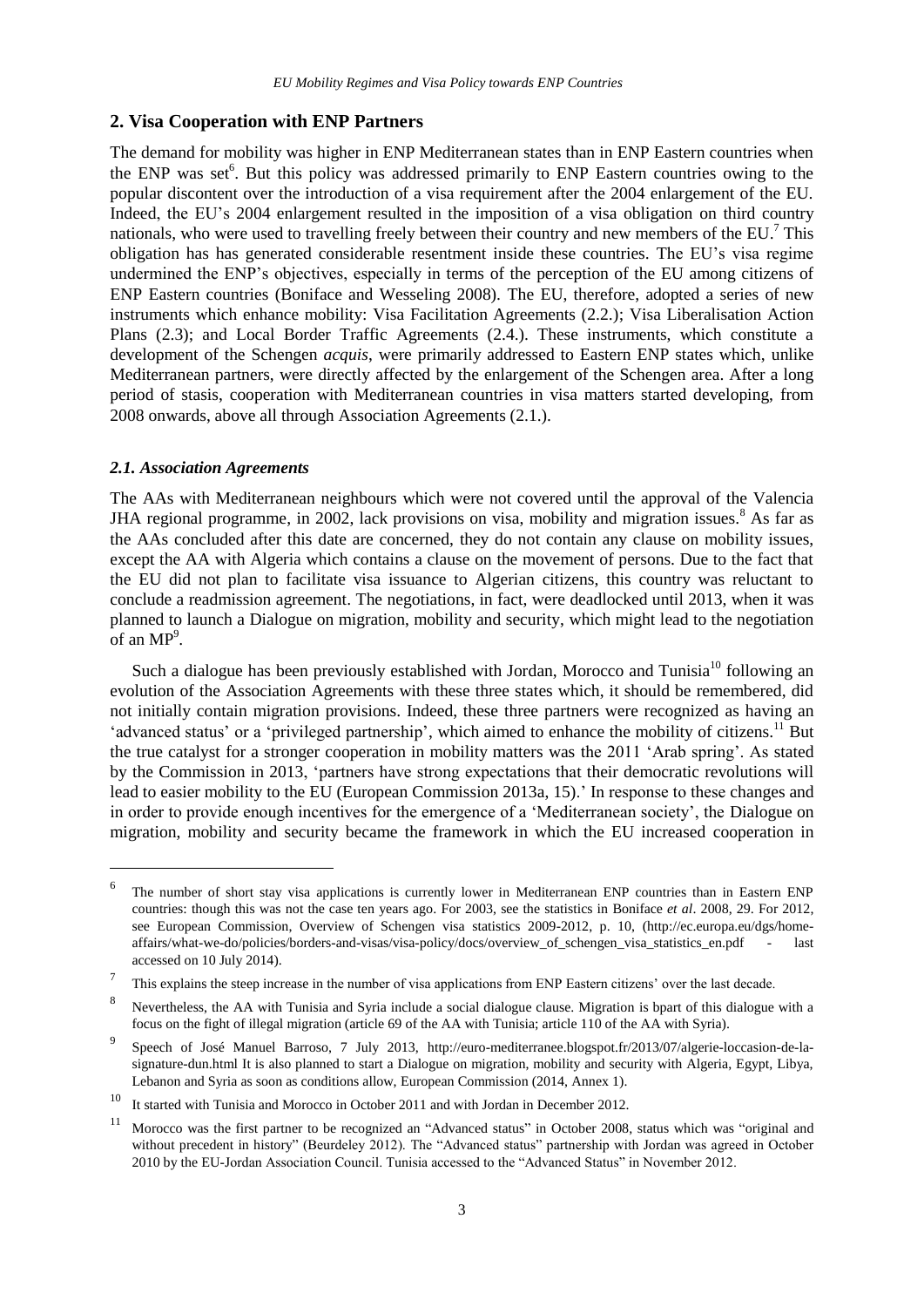mobility matters<sup>12</sup> and to conclude the MPs.<sup>13</sup> The signature of the MP is an important step as it was to help this country to initiate and implement many reforms before the Visa Dialogue began: as was the case for some Eastern Partners (Litra, 2012; Buracec, 2012, 15). Indeed, since the end of 2013, the European Commission has been planning such an agreement with Morocco: this was in return for the conclusion of a readmission agreement, which makes negotiations particularly complex.

The PCAs concluded with Eastern Partners did not focus on cooperation in the field of migration. It was decided to put in place a new legal framework to deal with such issues rather than seek the evolution of these agreements. This was, in large part, because the enlargement of the Schengen area had made these matters urgent. This includes VFA which serve as a transitional tool facilitating the issuance of short-term visas without full visa liberalization. The AAs which were negotiated as a second step reflect the state of EU law, providing visa facilitation and visa free travel, provided that conditions for secure and well-managed mobility are in place $14$ .

### *2.2. Visa Facilitation Agreements*

l

VFA can be viewed as a compromise between: the desire of certain Member States for visa-free travel with neighbouring third counties; and the desire of other Member States to maintain a more restrictive visa regime with the aim of reducing irregular immigration (Peers, Guild and Tomkin 2012, 323). VFA simplified visa issuance procedures without establishing a visa-free regime. Even though VFA are linked to readmission agreements and are mostly negotiated and signed together with them,<sup>15</sup> the Council stated that 'the existence of a readmission agreement or the willingness of a third-country to negotiate one, does not automatically, nor routinely lead to the opening of negotiations on a VFA' (European Council, 2005b, 3).

So far the EU has concluded VFA with five Eastern partnership countries: Armenia, Azerbaijan, Georgia, Moldova and Ukraine; see Table 1. All are in force except the agreement with Azerbaijan. The VFA with the Republic of Moldova and with Ukraine: visa reports in Ukraine and Moldova (see Weinar *et al*. 2012 and Sushko *et al*. 2012) had to be amended due to the coming into force of the Visa Code in April 2010.<sup>16</sup> The only EaP country which has not yet signed a VFA with the EU is Belarus. The EU launched negotiations on visa facilitation and readmission agreements with this state on 30 January 2014.

The content of all five agreements is similar. They facilitate the issuance of short-stay visas for a stay of no more than 90 days within a period of 180 days. The agreements enable shorter periods of issuance, as the decision has to be taken within ten days and in urgent cases in two days or less. Furthermore, they ensure that the procedures are cheaper (they offer a reduced fixed fee of 35 euros

<sup>&</sup>lt;sup>12</sup> The dialogue on migration, mobility and security allowed the EU and Jordan, Morocco and Tunisia to discuss in a comprehensive manner all aspects of their possible cooperation in managing migration flows and circulation of persons. With other partners, the cooperation remains weak.

<sup>&</sup>lt;sup>13</sup> The negotiations on the Political Declaration for the EU-Morocco Mobility Partnership were finalised on 1 March 2013 and the Mobility Partnership was signed 7 June 2013. This agreement represents a benchmark for other countries in the region and the mobility partnership with Tunisia, which was signed 3 March 2014, is in many ways similar to it. As far as negotiations with Jordan are concerned, they are still ongoing.

<sup>&</sup>lt;sup>14</sup> The EU and its Member States have so far signed three AA with Eastern ENP states: Georgia, Moldova and Ukraine. These agreements are currently in the process of ratification except the agreement with Ukraine which was ratified 15 September 2014 simultaneously by both parties and will enter into force in 2015. AA with Armenia and Azerbaijan are currently in the process of negotiations.

<sup>&</sup>lt;sup>15</sup> Out of six EaP countries, Ukraine was the only one where negotiations for a readmission agreement started first and the negotiations on visa facilitation agreement followed later.

<sup>16</sup> According to Manashvili (2013, 17), "one of the main reasons behind the initiation of the process of amending the existing Visa Facilitation Agreements in only two and a half years after their entry into force was linked to their poor implementation on the ground, triggering particularly the problems in obtaining long-term multiple-entry C visas."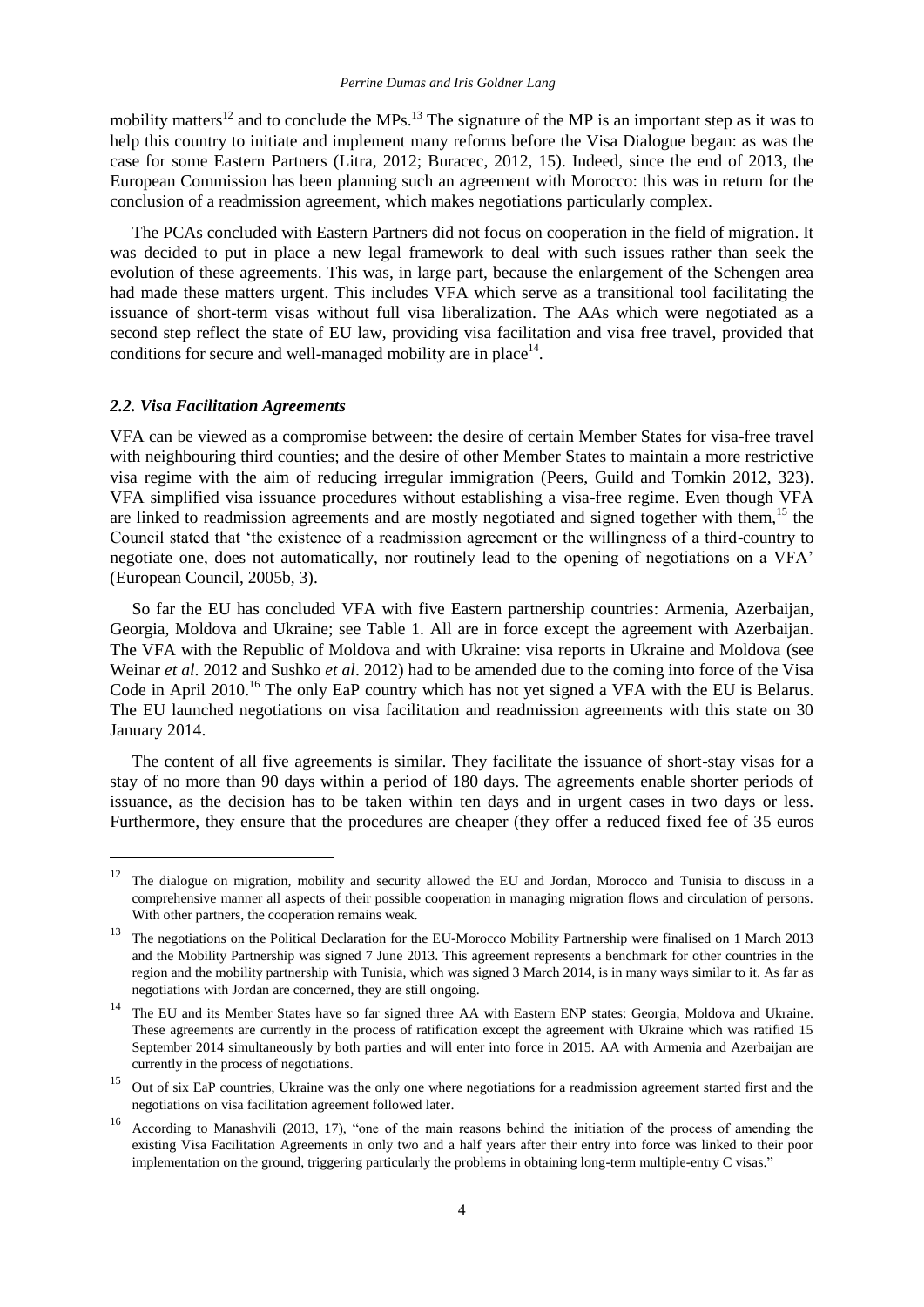for processing the visa application) and that they are less bureaucratic, as the documents to be presented regarding the purpose of the journey are simplified for certain categories of persons, in particular close relatives, students, business people, journalists, scientists, members of official delegations, etc. Finally, there are simplified criteria for the issuance and the possibility of applying for multiple-entry visas. However, despite the fact that VFA provide solutions for a number of problems related to visa issuance, there is ongoing criticism as to their limited practical value due to a number of clauses contained within the agreements. This leaves wide discretion to Member States' consulates (Manashvili 2013, 19). Moreover, it is not only the legal framework but its implementation that influences the mobility of individuals. The existent data show that, before VFA, there were more visas issued and more mobility from the Eastern neighbourhood than is now the case. But, the number of visas issued in Eastern ENP countries is considerably higher than in the ENP Mediterranean countries (European Commission 2013c, 9) and the visa refusal rate has remained higher in the Mediterranean ENP countries than in the Eastern ones.<sup>17</sup>

### *2.3. Visa Liberalization Action Plans*

l

'VLAP' are the label provided by the EU for the visa liberalization process with EaP countries: it being understood that that visa liberalisation is not officially on the agenda with the Mediterranean Partners.

Action Plans (AP) include four blocks of reforms which need to be satisfied by the EaP countries for the establishment of a visa-free regime with the EU: document security, including biometrics; border management, migration and asylum; public order and security; external relations and fundamental rights. Each block consists of two phases. The first phase consists of legislative and policy reforms, while the second phase encompasses specific benchmarks for the implementation of these reforms. The implementation of AP is monitored through regular progress reports by the Commission and through regular meetings of Commission and EaP country representatives.

Generally speaking, benchmarks set by the AP with EaP countries are much more specific and demanding than the 'roadmaps' with the Western Balkans states. As regards the first block on document security, AP requires the fulfilment of international standards of the International Civil Aviation Organization (ICAO), unlike the roadmaps, which also mention EU provisions (Hernández i Sagrera 2014, 16). However, AP require that the consulates of the EaP countries have to be equipped to issue biometric passports, while not even all EU Member States are equipped for this purpose (Hernandez i Sagrera 2014, 16). As regards the second block of reforms on irregular migration, apart from the fulfilment of international and EU standards, AP require the adoption and implementation of subsidiary protection measures. Furthermore (unlike in the roadmaps), the abolition of visas is made conditional upon the implementation of readmission agreements (Hernández i Sagrera 2014, 16). The third block on public order and security contains a list of international organizations whose standards should be respected by EaP countries<sup>18</sup>. Finally, the fourth block is also more demanding than the roadmaps as regards the protection of minorities and combating hate crimes and ensuring freedom of religion (Noutcheva, Pomorska and Bosse 2013).

So far, only three out of six EaP countries have been granted AP (Table 1). All the three APs set similar criteria for visa liberalization. Moldova is the only EaP country which has met all the benchmarks and, therefore, finalized the process: Moldovan nationals can now travel visa-free to all the EU Member States for up to 90 days (apart from the United Kingdom and Ireland) and to the EFTA countries.

<sup>&</sup>lt;sup>17</sup> To illustrate this point, the refusal rate was 3.2% for the Eastern and 16% for the Mediterranean countries. In 2012 the rate improved slightly: it was 2.1% for the Eastern and 15.9% for the Mediterranean countries (European Commission 2013, 9).

<sup>&</sup>lt;sup>18</sup> On the balance between justice/freedom and security in the ENP, see Noutcheva et al. 2013.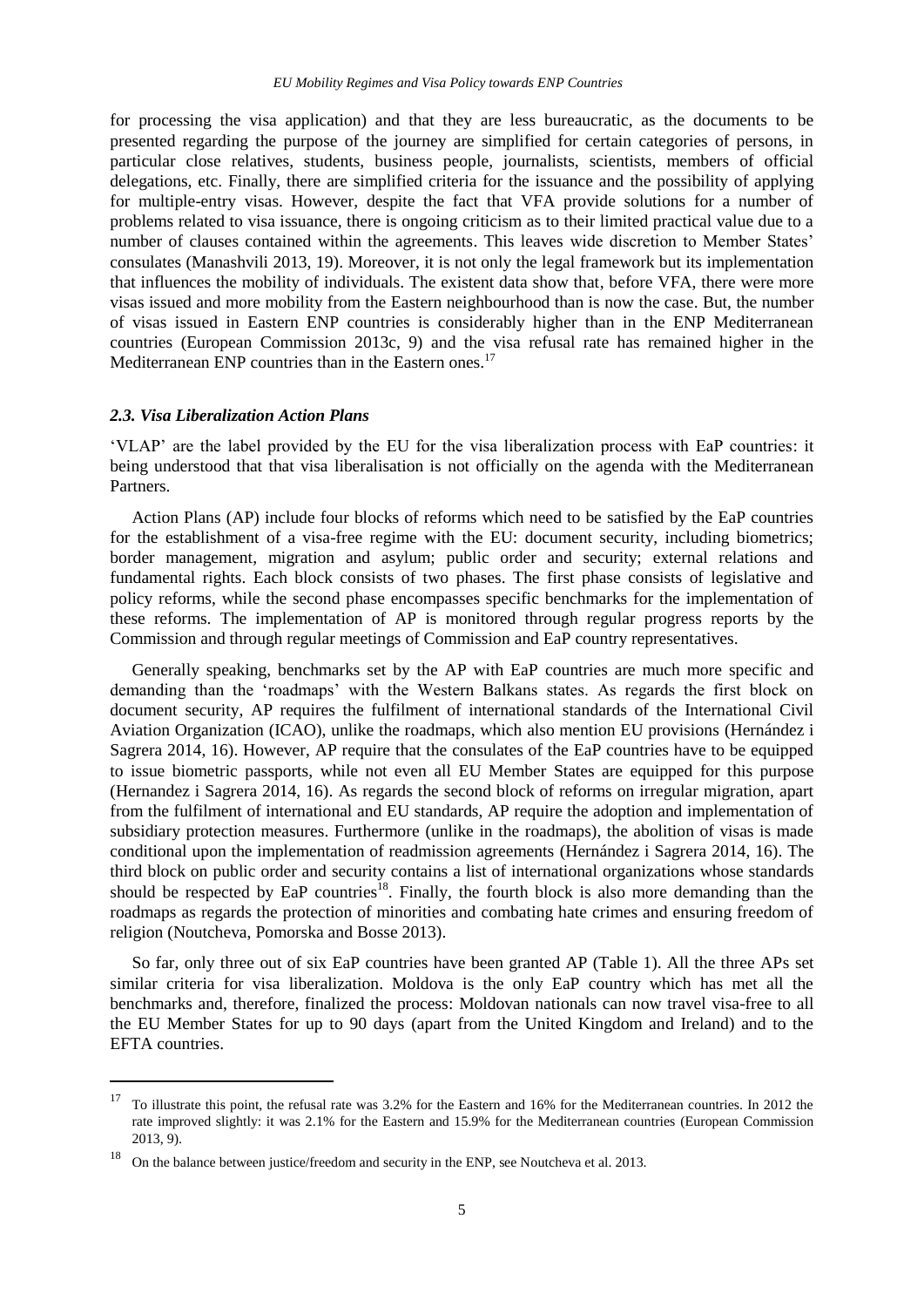The 'success story' of Moldova<sup>19</sup> has more political than practical significance for both sides. On the side of the EU, the waiving of visas for Moldovans gives credibility and legitimacy to the EU's policy towards the EaP countries. It proves that the ENP does not only promote the EU's interests in border control and prevention of irregular migration. The EU, the agreement suggests, also takes into account EaP interests in enabling travel and regular admission of its nationals, provided that EU conditionality is satisfied.<sup>20</sup> On the side of Moldova, it was an important pre-election victory for its political leaders. Finally, on both sides, the lifting of visas for Moldova, as on the fulfilment of the EU-set benchmarks, created a precedent for other EaP countries by showing that the visa liberalization process is worth pursuing.

The other two EaP countries, which have so far been granted AP, are Ukraine and Georgia. In May 2014, the Commission concluded that Ukraine had fulfilled the necessary first phase benchmarks and that the second phase of the VLAP can begin (European Commission 2014b). Georgia, however, is still implementing the first phase of her VLAP (European Commission 2013b). The functioning of the existing VLAP reveals how demanding and far-reaching the benchmarks are. One also gets the impression that the assessment of whether the benchmarks have been fulfilled is, to a certain degree, politicised: this calls into question the credibility of the whole process.

### *2.4. Local Border Traffic Agreements*

Regulation 1931/2006 laying down rules on local border traffic at the external land borders of the Member States and amending the provisions of the Schengen Convention (European Union 2006) establishes the regime of border traffic at external EU borders. It does so by authorising EU Member States to conclude bilateral agreements with the neighbouring third countries so long as they provide advantages to border residents crossing the external EU borders of the signatory Member States.

Regulation 1931/2006 introduces a special permit issued to the border residents (30-50 km zone on both sides of the border) of the signatory states including those subject to a visa obligation. Based on the interpretation of the Court of Justice in *Shomodi*, Regulation 1931/2006 must be interpreted as meaning that the holder of a local border traffic permit can move freely within the border area for a period of three months if his/her stay is uninterrupted. They, then, have a new right to a three-month stay each time his/her stay is interrupted.<sup>21</sup> Thus, the Court confirmed that Regulation  $1931/2006$ derogates from the Schengen *acquis* and that the limitation of stays to periods not exceeding three months per six-month period does not apply here. As the Court stated, 'the purpose of those rules is to enable the residents of the border areas concerned – while, at the same time, taking account of local, current and historical realities – to cross the external land borders of the European Union for legitimate economic, social, cultural or family reasons, and to do so easily – that is to say, without excessive administrative constraints – and frequently, even regularly'.<sup>22</sup>

So far, five LBTA with EaP countries have entered into force: three Schengen states – Hungary, Poland and Slovakia – signed special LBTA with Ukraine; the fourth LBTA was signed between Romania and Moldova; and the latest agreement between Latvia and Belarus. The Lithuania-Belarus and the Poland-Belarus agreements were supposed to enter into force in 2011. However, after the approval of the Belarus legislative organs and the signature of the president, Belarus refrained from sending a diplomatic note, the last step that needed to be taken to bring the agreements into force.

l

<sup>&</sup>lt;sup>19</sup> For the discussion of whether Moldova is an EU "success story" see Sobjak 2013; Boonstra 2011 and "Moldova Reality Check" 2013. On the functioning of the ENP in Moldova see e.g. Hagemann 2013.

<sup>20</sup> For a critique of the ENP with Moldova and Georgia in terms of its lack of facilitating the interests of the EaP countries, see Eisele and Wiesbrock 2011.

<sup>21</sup> Para. 26 in Case C-254/11 Szabolcs-Szatmár-Bereg Megyei Rendőrkapitányság Záhony Határrendészeti Kirendeltsége v. Oskar Shomodi [2013] ECLI:EU:C:2013:182.

<sup>22</sup> Para. 24 in *Shomodi*.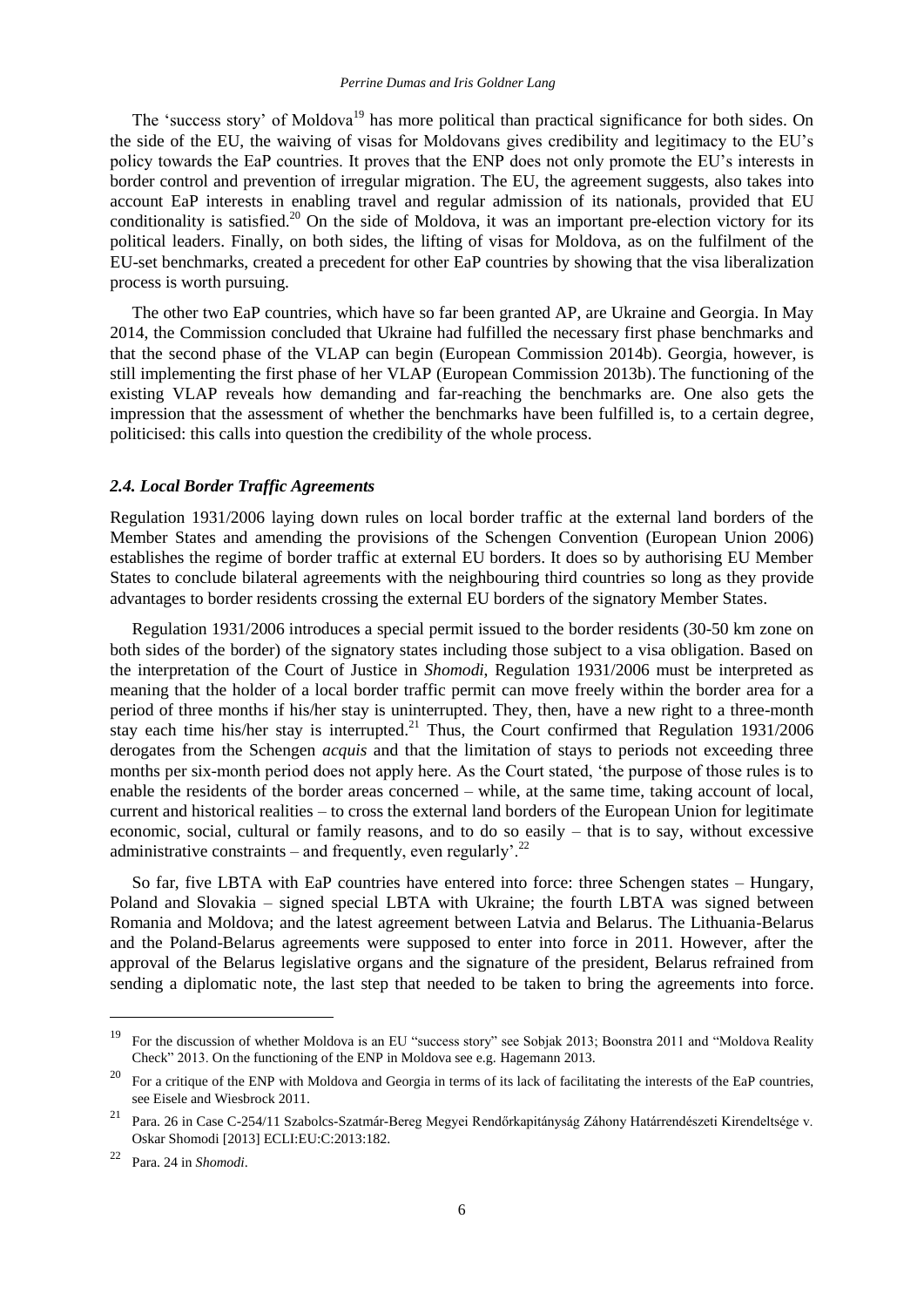After a while it became clear that the decision not to launch the agreements was based on political and economic considerations (Yeliseyeu 2014, 75). It is worth noting that there are not plans to apply the Regulation to the Spanish enclaves of Melilla and Ceuta in North Africa<sup>23</sup> because, while being a part of the Spanish territory, they are not part of the Schengen area.<sup>24</sup>

In practice, as the Commission noted, the local border traffic regime functions efficiently. However, there are several difficulties with the definition of border areas and the requirement for medical travel insurance; as well as the existence of stricter conditions in the agreements than those provided by the Regulation (European Commission 2011c).

### **3. Portability of Rights**

l

Due to the lack of an EU-harmonized social security policy, social security rights of ENP nationals depend, on the one hand, on Member States' national legislation and, also, on bilateral social security agreement between a particular EU Member State and the respective third country<sup>25</sup>. The 2012 Commission Communication on the External Dimension of EU Social Security Coordination has underlined the lack of cooperation between Member States, which results in a fragmented approach to social security coordination with third countries and a lack of transparency as to migrants' rights (European Commission 2012, 3).

On the other hand, Regulation 1231/2010 (European Union 2010) extends access to the social benefits of the Member State of residence to third-country nationals who are lawfully travelling from another member state. It does not apply to purely internal situations. In the case of third-country nationals who reside in a Member State, several EU migration rules have imposed standards that national social security legislation must meet. Indeed, 'national treatment' clauses on social security rights have been inserted into a number of EU migration directives.<sup>26</sup> Equality of treatment can be also guaranteed as regards the transfer of their state pensions to a third country.<sup>27</sup> But, these clauses can be applied only to the categories of migrants referred to in the directives.

This patchy approach of social security systems creates obstacles for migrants and businesses from third countries in terms of entering, moving within and leaving the EU. As a consequence it was planned to develop a common EU approach to social security coordination with third countries. Unlike PCAs (3.1), Association Agreements appear as a tool to take this forward (3.2.).

<sup>23</sup> On the status of these two Spanish enclaves in Morocco, see Berramdane 2008.

<sup>24</sup> Specific rules defined in the Agreement on the Accession of the Kingdom of Spain to the Convention implementing the Schengen Agreement, which exempt from the visa requirement the Moroccan nationals who are resident in the provinces of Tetuan or Nador, Declaration by the Kingdom of Spain on the towns of Ceuta and Melilla in the Final Act to the Agreement on the Accession of the Kingdom of Spain to the Convention implementing the Schengen Agreement of 14 June 1985 between the Governments of the States of the Benelux Economic Union, the Federal Republic of Germany and the French Republic on the gradual abolition of checks at their common borders signed at Schengen on 19 June 1990, OJ L 239, 22.9.2000, p. 69.

 $25$  On social security bilateral agreements, see Spiegel 2010.

 $26$  For an overview of the equal treatment provisions regarding access to social security in the EU migration directives, see European Migration Network 2014, Table A1.1.

<sup>27</sup> This right is granted explicitly by Article 14(1) (f) of the directive 2009/50/EC, but must also be inferred from the terms of Article 12 (c) of the directive 2005/71/EC.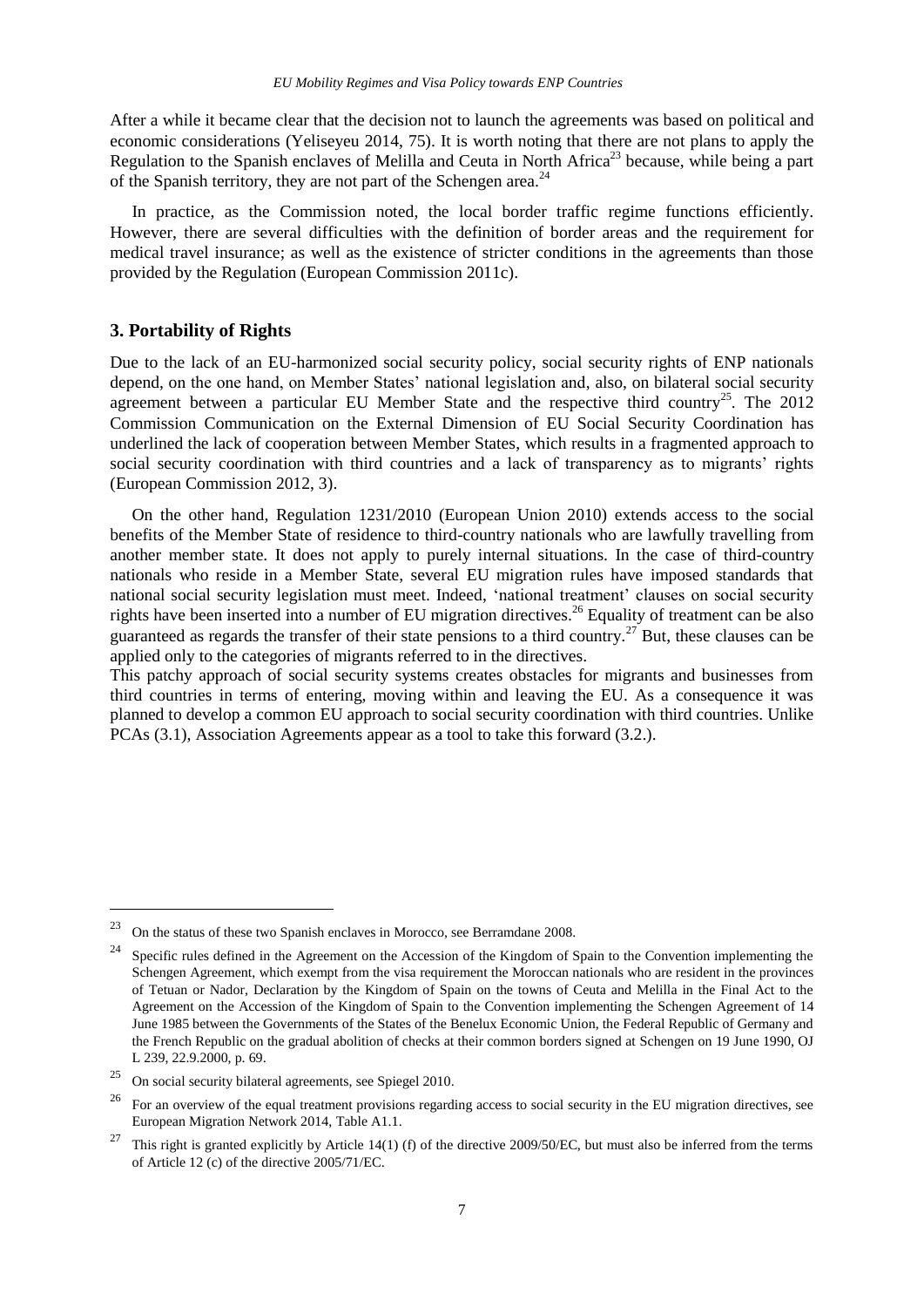### *3.1. Partnership and Cooperation Agreements*

The PCAs with Ukraine and Moldova contain a clause on the coordination of social security <sup>28</sup> which obliges the signatories to conclude agreements. These agreements must ensure that all periods of insurance, employment or residence completed by Ukrainian workers in EU Member States are added together for the purpose of pensions and that any pensions are freely transferable. Due to the fact that this clause only obliges the signatories to conclude agreements which will regulate social security coordination, it seems that it is not capable of direct effect.

The other three PCSs do not contain such a clause, but, like the PCAs with Ukraine and Moldova, they provide that EU Member States 'shall endeavour to ensure' equal treatment of ENP nationals who are legally employed in the territory of a Member State as regards working conditions, remuneration and dismissal. The word 'endeavour' suggests that this clause cannot have direct effect as it does not constitute an obligation. It is, therefore, different from the PCAs with Russia and Morocco which have a stricter wording: these demand direct effect.<sup>29</sup>

Unlike PCAs, AA have been developed in an interesting way as far as coordination of social security is concerned.

### *3.2. Association Agreements*

The conferral of social security rights on third-country nationals who are resident in a member state is being carried out *via* the implementation of the principles contained in these agreements which are to govern the coordination of social security rules for workers and their families, who move between an EU country and the associated country. Indeed, in October 2010, the Council took a first step in this process. It decided on the position to be taken by the EU within the Association Councils set up by the Agreements with four ENP Mediterranean partners (Morocco, Tunisia, Algeria, and Israel) $3\overline{0}$  on the adoption by those Councils of decisions regarding the coordination of social security systems.

These decisions should complete regulation n°1231/2010 (European Union 2010) by extending the equality of treatment of EU citizens and nationals of the associated country who are resident in a Member States: nationals would enjoy full equality as soon as they are employed within the area of free travel formed by the EU and its country of origin and providing, too, that the family has established residence there. Once they are adopted, the common EU approach to social security coordination will be effectively implemented, with direct effects in national law, and legally employed workers should benefit from equal treatment with workers in the host state; export of the full amount of old-age, survivors' and invalidity pensions and pensions in respect to accidents at work and occupational diseases outside the territory of the paying state; and equal treatment for legally resident family members.

Thus, the AA are tools for protecting citizens who are working in other states. But, they can also be viewed as a way of attracting businesses and labour from associated countries. The common EU approach to social security coordination is important in this regard. The suggestion of the Commission to include a standard social security coordination clause – based on the principles of equal treatment, export of pensions and administrative cooperation – in future association agreements is interesting (European Commission 2012, 5). 31

l

<sup>28</sup> Art. 25 of the Ukrainian PCA and Art. 24 of the Moldovan PCA.

<sup>&</sup>lt;sup>29</sup> See C-265/03 Igor Simutenkov v Ministerio de Educación y Cultura and Real Federación Española de Fútbol [2005] ECR I-2579; C-18/90 Office national de l'emploi (Onem) and Bahia Kziber [1991] ECR I-199.

<sup>30</sup> See Council Decisions n°2010/697, 2010/698, 2010/699, 2010/700, respectively of 21 October 2010, OJ L 306 23 December 2010.

<sup>&</sup>lt;sup>31</sup> It further put forward a proposal to establish a new instrument which would enable a coherent EU approach towards third countries in the area of social security – an EU social security agreement, which would allow a more flexible approach to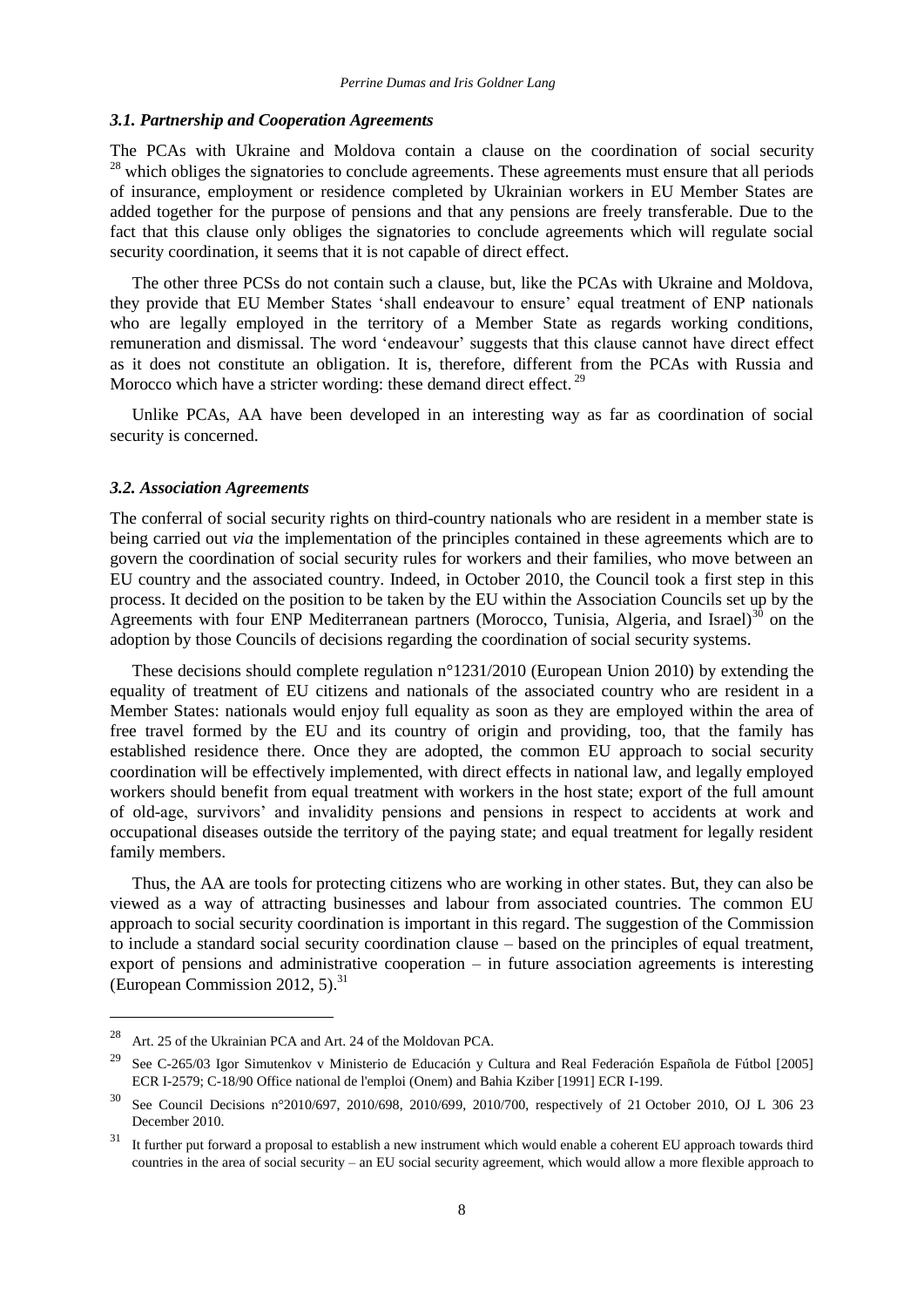In the future, AA could be exploited in other ways in order to enhance the mobility of citizens of ENP partners. They could partially compensate the lack of an exclusive competence of the EU as regards the conditions of admission of third-country nationals to member states' territories, which enable the EU to conclude specifically international agreements with third countries.<sup>32</sup>

### **4. Conclusion**

The paper has compared the instruments which enhance mobility of ENP Mediterranean and Eastern citizens, by distinguishing between visa cooperation and legal migration matters. On the basis of the analysis, it appears that cooperation in the field of legal migration, and especially of social security rights, is more developed with Mediterranean Partners than with Eastern ones. This can be explained by the fact the AAs concluded with Mediterranean states are a more fruitful framework for cooperation than the PCAs concluded with Eastern partners.

As far as visa cooperation is concerned, visa cooperation is conversely more developed with Eastern Partners. Specific mechanisms were created in order to overcome the shortcomings linked to the enlargement of the Schengen area expected following the 2004 enlargement. Even if these instruments constitute developments of the Schengen *acquis* and, thus, are situated in the context of the AFSJ, they also serve ENP goals in terms of mobility, in theory at least, because in practice it seems that the mobility of Eastern citizens has not really increased which the VFAs in question have been in force. Moreover these agreements, like visa liberalisation agreements, are only proposed to ENP Partners or to states which are included in the pre-accession process. They could, therefore, be considered as instruments which reinforce the ENP's originality. Nevertheless, these agreements were proposed only to certain Eastern Partners and do not constitute a comprehensive instrument of the ENP. An evolution occurred recently as the Commission planned to negotiate a VFA with Morocco. The cooperation with Mediterranean states in mobility matters has, to date, taken place in the context of AA. It did not prove to be a success by comparison with the agreements with Eastern partners.

To conclude, it appears that the instruments tailored in the context of AFSJ are more appropriate in favouring short stay of citizens of ENP partners in the EU, in comparison to the AAs. Both the VFAs and the VLAPs emphasize the Member States' desire to maintain a restrictive visa regime or to enable visa-free travel only upon the fulfilment of highly demanding benchmarks, thus once again revealing the tension between the openness and safeguards of EU migration policy. By contrast, for reasons linked to the division of competences between the EU and its Member States, the AAs are a more suitable tool for dealing with legal migration matters. Nevertheless, at this point, the opportunities provided by these instruments have not been fully exploited and cooperation remains weak in this field.<sup>33</sup>

*(Contd.)* 

social security coordination than is possible under association agreements and could also be concluded with third countries with which there is no association agreement.

<sup>&</sup>lt;sup>32</sup> Indeed, article 217 TFEU avoids having to justify both the existence of explicit or implied external competences based on the specific legal bases of the Treaties, and the conditions for their exercise in each of the particular fields covered by the agreement.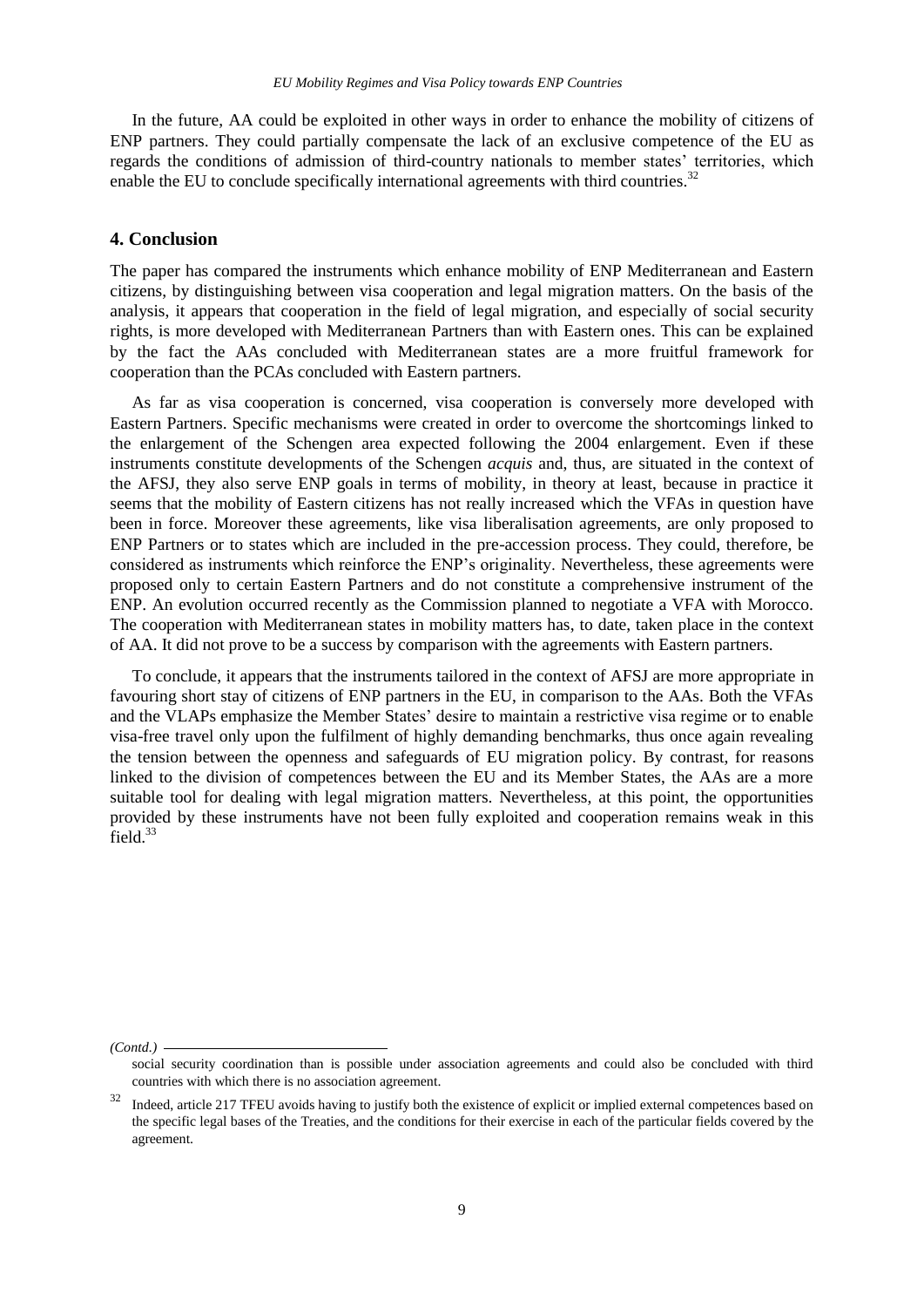|  | Table 1: Visa Cooperation Instruments in ENP Countries - State of Play |  |  |
|--|------------------------------------------------------------------------|--|--|
|  |                                                                        |  |  |

| <b>Country</b> | <b>Association</b>           | <b>Facilitation</b><br><b>Visa</b><br><b>Visa</b> |                          | <b>Local Border</b> |  |
|----------------|------------------------------|---------------------------------------------------|--------------------------|---------------------|--|
|                | <b>Agreement</b><br>$\prime$ | <b>Agreement</b>                                  | Liberalisation           | <b>Traffic</b>      |  |
|                | Partnership and              | (entry into force)                                | <b>Action Plan</b>       | <b>Agreements</b>   |  |
|                | Cooperation                  |                                                   |                          |                     |  |
|                | <b>Agreement</b>             |                                                   |                          |                     |  |
| Algeria        | 01/09/2005                   | $-$                                               |                          |                     |  |
|                | (AA in force)                |                                                   |                          |                     |  |
| Armenia        | 01/07/1999                   | 01/01/2014                                        | --                       |                     |  |
|                | (PCA-in force)               |                                                   |                          |                     |  |
| Azerbaijan     | 01/07/1999 (PCA-             | Signed o29/11/2013 (not                           | $\overline{\phantom{a}}$ |                     |  |
|                | in force)                    | yet in force)                                     |                          |                     |  |
| <b>Belarus</b> | in<br><b>Not</b><br>force    | Negotiations launched 30                          | $-$                      | <b>LBTA</b><br>with |  |
|                | (signed in 1995,             | January 2014                                      |                          | Latvia<br>(enter    |  |
|                | but not ratified)            |                                                   |                          | into force on       |  |
|                |                              |                                                   |                          | 01/12/2011          |  |
|                |                              |                                                   |                          | <b>LBTA</b><br>with |  |
|                |                              |                                                   |                          | Lithuania and       |  |
|                |                              |                                                   |                          | Poland<br>(not)     |  |
|                |                              |                                                   |                          | yet in force)       |  |
| Egypt          | 01/06/2004                   | $\overline{\phantom{m}}$                          |                          |                     |  |
|                | (AA in force)                |                                                   |                          |                     |  |
| Georgia        | 01/07/1999                   | 01/03/2011                                        | 04/06/2012               |                     |  |
|                | (PCA-in force)               |                                                   | Visa Liberalization      |                     |  |
|                | 27/06/2014                   |                                                   | Dialogue                 |                     |  |
|                | signing of AA                |                                                   | 25/02/2013               |                     |  |
|                | (not yet in force)           |                                                   | <b>VLAP</b>              |                     |  |
| Israel         | 01/06/2000                   | Visa exemption                                    |                          |                     |  |
|                | (AA in force)                |                                                   |                          |                     |  |
| Jordan         | 01/05/2002                   | $\overline{\phantom{m}}$                          |                          |                     |  |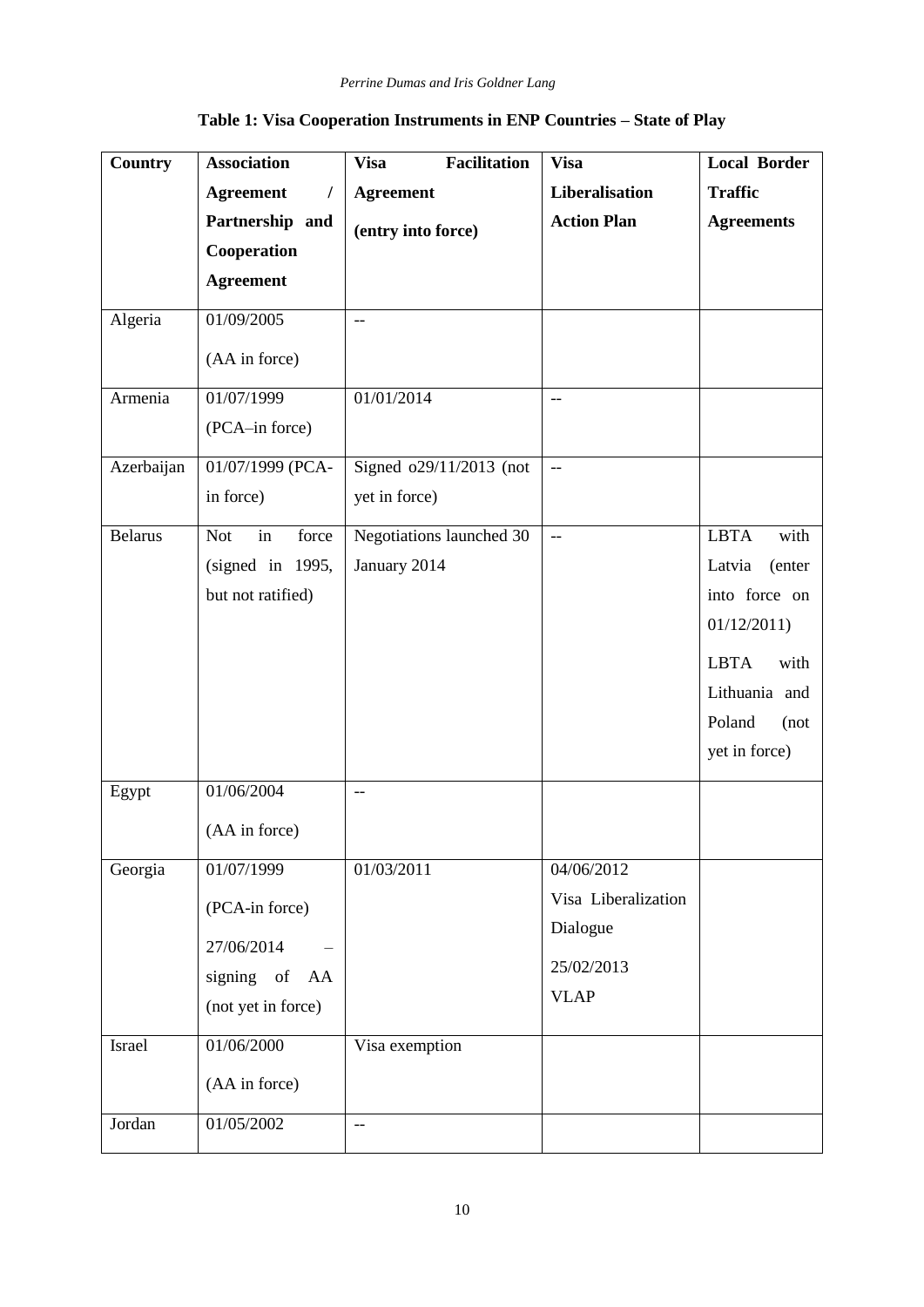| Lebanon | (AA in force)<br>26/10/2010<br>('Advanced<br>status'<br>partnership)<br>01/04/2006<br>(AA in force)                                                 | $-$                                                                    |                                                                                                                                                                                                                                                                                                                                               |                                                                          |
|---------|-----------------------------------------------------------------------------------------------------------------------------------------------------|------------------------------------------------------------------------|-----------------------------------------------------------------------------------------------------------------------------------------------------------------------------------------------------------------------------------------------------------------------------------------------------------------------------------------------|--------------------------------------------------------------------------|
| Libya   | 2007:<br>Council<br>decision to start<br>process<br>of<br>the<br>negotiating<br>a<br>Framework<br>Agreement. 2008:<br>launch<br>of<br>negotiations. | $\overline{\phantom{a}}$                                               |                                                                                                                                                                                                                                                                                                                                               |                                                                          |
| Moldova | 01/07/1988 (PCA-<br>in force)<br>27/06/2014<br>signing of AA<br>(not yet in force)                                                                  | 01/01/2008<br>01/07/2013(amendment)                                    | 15/06/2010<br>Visa Liberalization<br>Dialogue<br>24/01/2011<br><b>VLAP</b><br>03/04/2014<br>Lift<br>of<br>visa<br>requirements<br>stipulated<br>by<br>Regulation<br>259/2014<br>$% \left( \left( \mathcal{A},\mathcal{A}\right) \right) =\left( \mathcal{A},\mathcal{A}\right)$ of<br>3<br>April 2014, OJ L<br>105, 08/04/2014, p.<br>$9-11.$ | <b>LBTA</b><br>with<br>Romania<br>(enter<br>into<br>force<br>22/01/2010) |
| Morocco | 01/06/2000<br>(AA in force)<br>13/10/2008                                                                                                           | (negotiation mandate<br>$\overline{\phantom{a}}$<br>expected for 2014) |                                                                                                                                                                                                                                                                                                                                               |                                                                          |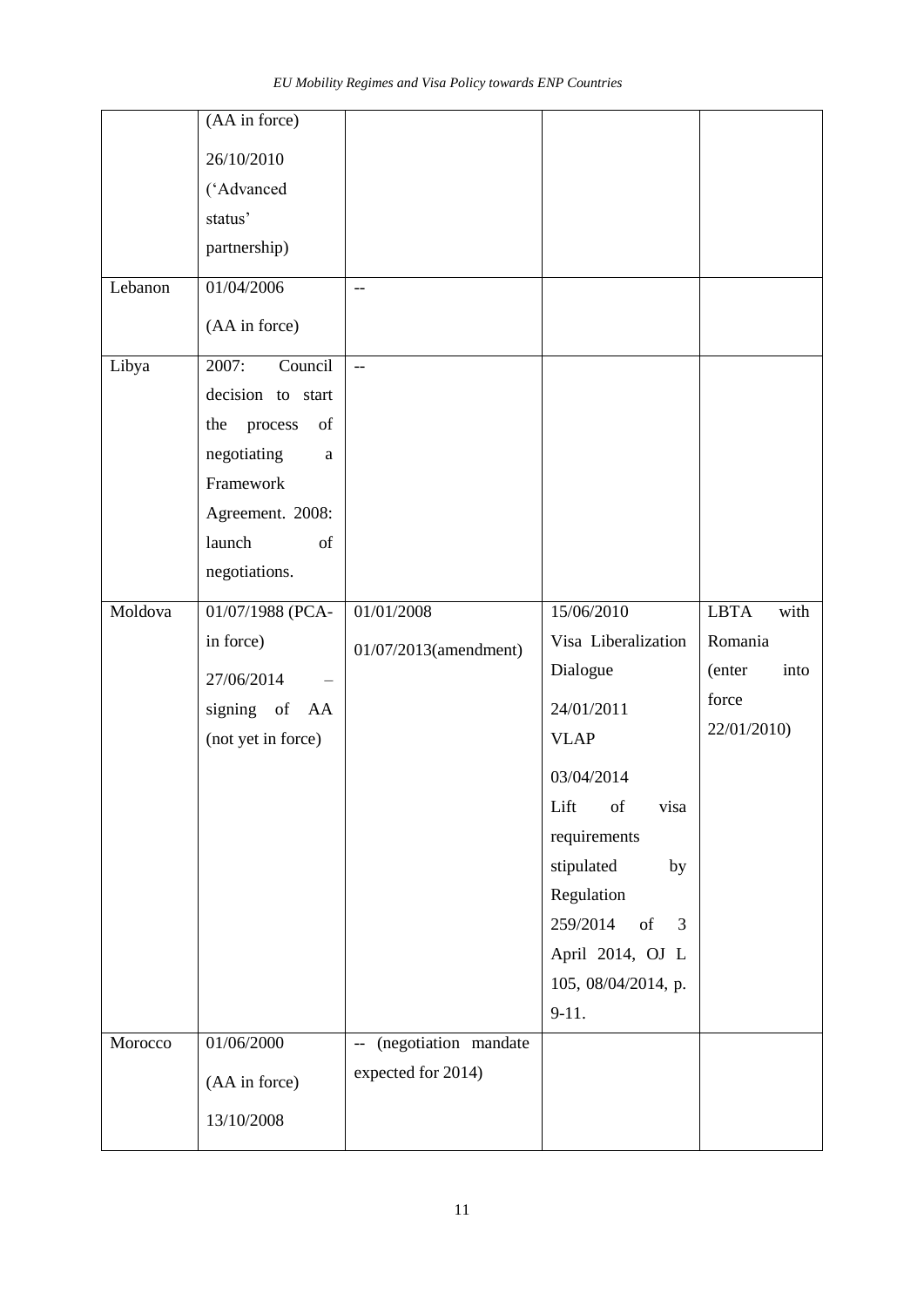| Palestine | ('Advanced<br>status'<br>partnership)<br>Interim<br>1997:<br>Association<br>Agreement<br>on<br>trade<br>and<br>cooperation                                              | $-$                                 |                                                                                                                                                |                                                                                                                                                                                                                                                |
|-----------|-------------------------------------------------------------------------------------------------------------------------------------------------------------------------|-------------------------------------|------------------------------------------------------------------------------------------------------------------------------------------------|------------------------------------------------------------------------------------------------------------------------------------------------------------------------------------------------------------------------------------------------|
| Syria     | Signed<br>19/10/2004<br>(Not in force)                                                                                                                                  | $-$                                 |                                                                                                                                                |                                                                                                                                                                                                                                                |
| Tunisia   | 01/03/1998<br>(AA in force)<br>19/11/2012<br>('Privileged<br>Partnership')                                                                                              | $-$                                 |                                                                                                                                                |                                                                                                                                                                                                                                                |
| Ukraine   | 01/03/1998 (PCA-<br>in force)<br>21/03/2014<br>(political<br>provisions)<br>$\&$<br>27/06/2014 (other<br>provisions)<br>signing of AA -<br>15/09/2014<br>(Not in force) | 01/01/2008<br>01/07/2013(amendment) | 29/10/2008<br>Visa Liberalization<br>Dialogue<br>22/11/2010<br><b>VLAP</b><br>27/05/2014<br>Launch of the 2 <sup>nd</sup><br>phase of the VLAP | <b>LBTA</b><br>with<br>Hungary<br>(enter<br>into<br>force<br><sub>on</sub><br>11/01/2008)<br>with<br><b>LBTA</b><br>Slovakia<br>(enter<br>into<br>force<br>27/09/2008)<br><b>LBTA</b><br>with<br>Poland (enter<br>into force on<br>01/07/2009) |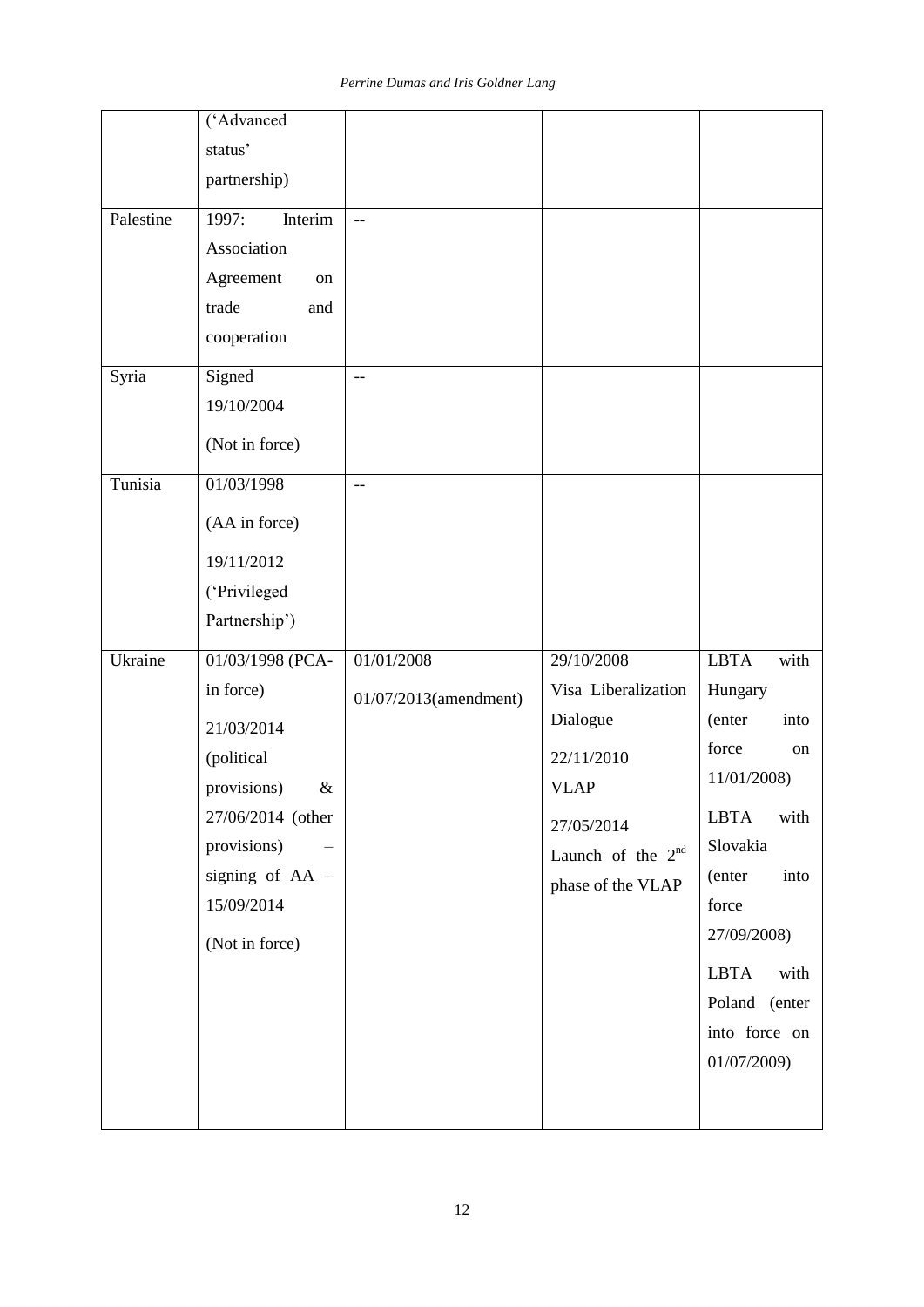### **References**

- Berramdane, Abdelkhaleq. 2008. "Le statut des enclaves espagnoles de Ceuta et Melilla dans l'Union européenne." *Revue du droit de l'Union* européenne no. 2: 237-260.
- Beurdeley, Laurent. 2012. « Un renforcement inédit des relations bilatérales Maroc-Union européenne: l'octroi du statut d'État avancé ». In *La politique méditerranéenne de l'Union européenne*, edited by Philippe Icard, 45-76. Bruxelles: Bruylant.
- Boonstra, Jos. 2011. "Moldova: an EU success story?" *FRIDE Policy Brief* no. 92. Accessed February 19, 2015. [http://fride.org/download/PB\\_92\\_Moldova.pdf](http://fride.org/download/PB_92_Moldova.pdf)
- Boniface, Jérôme, and Mara Wesseling. 2008. « La politique de voisinage face au délicat dilemme de la mobilité ». *EIPASCOPE* 3: 25-30. Accessed February 19, 2015, [http://www.eipa.eu/files/repository/eipascope/20090130170745\\_SCOPE2008-](http://www.eipa.eu/files/repository/eipascope/20090130170745_SCOPE2008-3_4_Boniface_Wesseling.pdf) [3\\_4\\_Boniface\\_Wesseling.pdf](http://www.eipa.eu/files/repository/eipascope/20090130170745_SCOPE2008-3_4_Boniface_Wesseling.pdf)
- Boniface, Jérôme, Mara Wesseling, Kevin O'Connell, and Ariadna Ripoll Servent, *Visa facilitation versus tightening of control: key aspects of the ENP*, European Parliament, 2008.
- Buracec, Ecaterina. 2012. "Mobility partnerships in a third country perspective: the case of EU-Moldova Migration cooperation". *FIERI working Papers*. Accessed February 19, 2015. [http://www.labmiggov.eu/wp-content/uploads/2012/05/paper\\_Ecaterina-Buracec.pdf.](http://www.labmiggov.eu/wp-content/uploads/2012/05/paper_Ecaterina-Buracec.pdf)
- Declaration by the Kingdom of Spain on the towns of Ceuta and Melilla in the Final Act to the Agreement on the Accession of the Kingdom of Spain to the Convention implementing the Schengen Agreement of 14 June 1985 between the Governments of the States of the Benelux Economic Union, the Federal Republic of Germany and the French Republic on the gradual abolition of checks at their common borders signed at Schengen on 19 June 1990, OJ L 239, 22.9.2000, p. 69.
- Eisele, Katharina and Anja Wiesbrock. 2011. "Enhancing Mobility in the European Neighbourhood Policy? The Cases of Moldova and Georgia." *Review of Central and East European Law* (36): 127- 155.
- European Commission (2004) *The Neighbourhood Policy Strategy Paper*. COM (2004) 373 final, 12 May 2004.
- European Commission (2006) *The global approach to migration one year on: towards a comprehensive European migration policy*. COM (2006) 735, 30 November 2006.
- European Commission (2007a) *Applying the Global Approach to Migration to Eastern and South-Eastern Regions Neighbouring the European* Union. COM (2007) 247, 8 June 2007.
- European Commission (2007b) *A strong European Neighbourhood Policy*. COM (2007) 774 final, 5 December 2007.
- European Commission (2008) *Strengthening the global approach to migration: increasing coordination, coherence and synergies*. COM (2008) 611, 8 October 2008.
- European Commission (2011a) *A dialogue for migration, mobility and security with the southern Mediterranean countries*. COM (2011) 292, 24 May 2011.
- European Commission (2011b) *The Global Approach to Migration and Mobility*. COM (2011) 743 final, 18 November 2011.
- European Commission (2011c) *Second report on the implementation and functioning of the local border traffic regime set up by Regulation No. 1931/2006*. COM (2011) 47 final, 9 February 2011.
- European Commission (2012) *The External Dimension of EU Social Security Coordination***.** COM (2012) 153 final, 30 March 2012.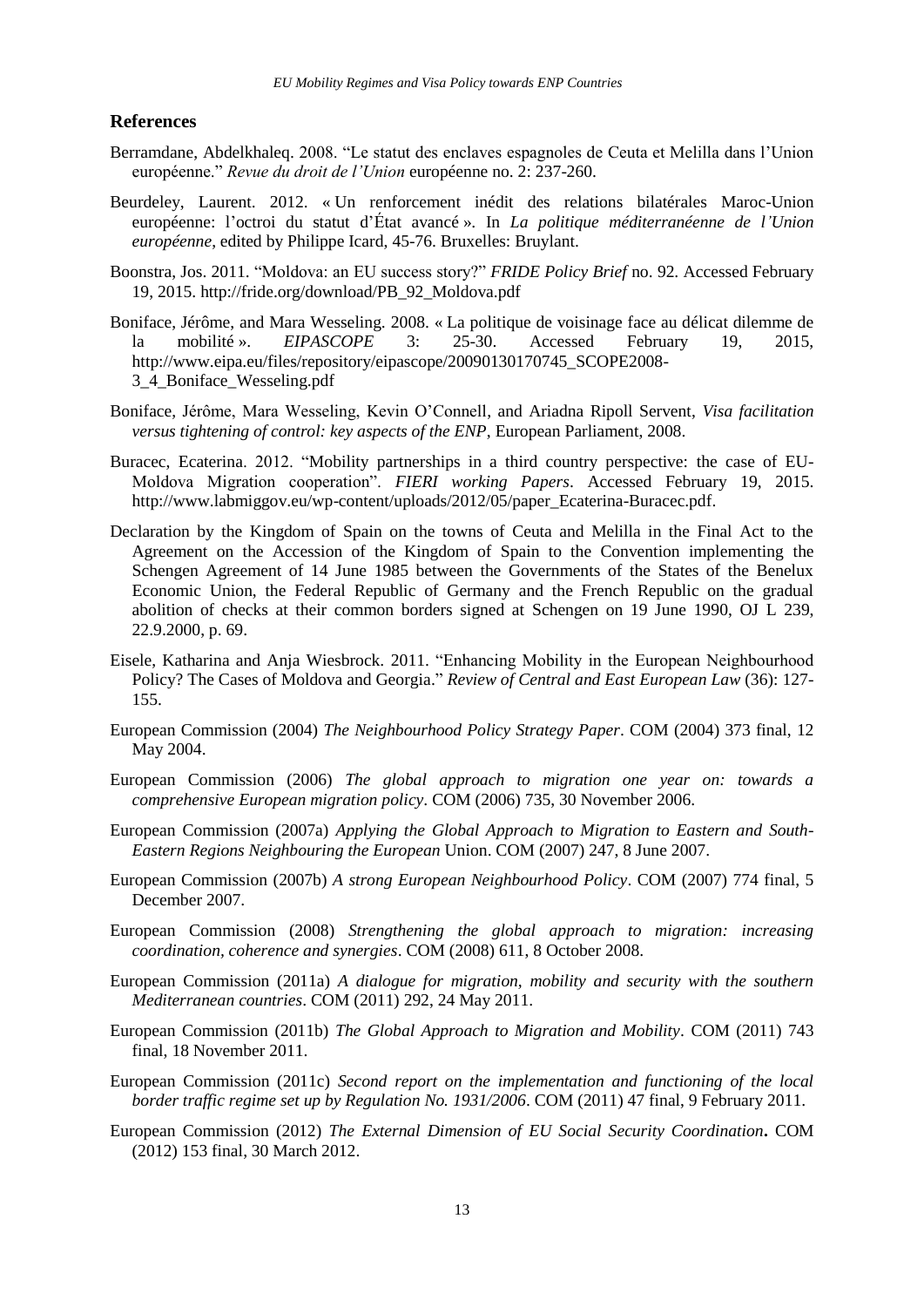- European Commission (2013a) *Joint staff working document Implementation of the European Neighbourhood Policy in 2012 Regional Report: A Partnership for Democracy and Shared Prosperity with the Southern Mediterranean Accompanying the document Joint communication to the European parliament, the council, the European economic and social committee and the committee of the regions European Neighbourhood Policy: Working towards a Stronger Partnership*. SWD (2013) 86 final, 20 March 2013.
- European Commission (2013b) *Report from the Commission to the European Parliament and the Council: First Progress Report on the Implementation by Georgia of the Action Plan on Visa Liberalization*. COM(2013) 808 final, 15 November 2013.
- European Commission (2013c) *Overview of Schengen visa statistics 2009-2012*. Accessed July 10, 2014, [http://ec.europa.eu/dgs/home-affairs/what-we-do/policies/borders-and-visas/visa](http://ec.europa.eu/dgs/home-affairs/what-we-do/policies/borders-and-visas/visa-policy/docs/overview_of_schengen_visa_statistics_en.pdf)[policy/docs/overview\\_of\\_schengen\\_visa\\_statistics\\_en.pdf](http://ec.europa.eu/dgs/home-affairs/what-we-do/policies/borders-and-visas/visa-policy/docs/overview_of_schengen_visa_statistics_en.pdf)
- European Commission (2014a) *Report on the implementation of the Global Approach to Migration and Mobility 2012-2013*. COM (2014) 96, 21 February 2014.
- European Commission (2014b) *Fourth Report on the implementation by Ukraine of the Action Plan on Visa Liberalisation*. COM (2014) 336 final, 27 May 2014.
- European Council (2005a) *Presidency conclusions*, Brussels, 15-16 December 2005.
- European Council (2005b) *Common approach on visa facilitation*, doc. 16030/05, 21 December 2005.
- European Council (2006) *Presidency conclusions*, Brussels, 14-15 December 2006.
- European Migration Network. 2014. *Migrant Access to Social Security and Healthcare: policies and practice*, European Migration Network Study.
- European Union (2006) *Regulation 1931/2006 of the European Parliament and of the Council of 20 December 2006 laying down rules on local border traffic at the external land borders of the Member States and amending the provisions of the Schengen Convention*, OJ L 405/1, 30 December 2006.
- European Union (2010) *Regulation n°1231/2010 of the European Parliament and of the Council of 24 November 2010 extending Regulation n°883/2004 and Regulation n°987/2009 to nationals of third countries*, OJ L 344, 29 December 2010, p.1.
- Garcia Andrade, Paula. 2013. "The legal feasibility of the EU's external action on legal migration: the internal and the external intertwined", *European Journal of Migration and Law*, vol.15 (3): 263- 281.
- Hagemann, Christian. 2013. "External Governance on the Terms of the Partner? The EU, Russia and the Republic of Moldova in the European Neighbourhood Policy."*Journal of European Integration* 5 (7): 767-783.
- Hernández i Sagrera, Raül. 2014. "The impact of visa liberalisation in Eastern Partnership countries, Russia and Turkey on trans-border mobility*"*. *CEPS Papers in Liberty and Security in Europe* (63). Accessed February 19, 2015. [http://www.ceps.eu/book/impact-visa-liberalisation-eastern](http://www.ceps.eu/book/impact-visa-liberalisation-eastern-partnership-countries-russia-and-turkey-trans-border-mobilit)[partnership-countries-russia-and-turkey-trans-border-mobilit](http://www.ceps.eu/book/impact-visa-liberalisation-eastern-partnership-countries-russia-and-turkey-trans-border-mobilit)
- Litra, Leonid. 2012. "Moldova on the EU visa liberalization path: taking stock of achievements and failures. In-depth study". Institute for Development and Social Initiative (IDIS) "Viitorul". Accessed February 19, 2015.<http://www.viitorul.org/>
- Mananashvili, Sergo. 2013. "Access to Europe in a Globalised World: Assessing the EU's Common Visa Policy in the Light of the Stockholm Guidelines". *EUI Working Paper RSCAS* (74). Accessed February 2015. [http://cadmus.eui.eu/bitstream/handle/1814/28257/RSCAS\\_2013\\_74.pdf?sequence=1](http://cadmus.eui.eu/bitstream/handle/1814/28257/RSCAS_2013_74.pdf?sequence=1)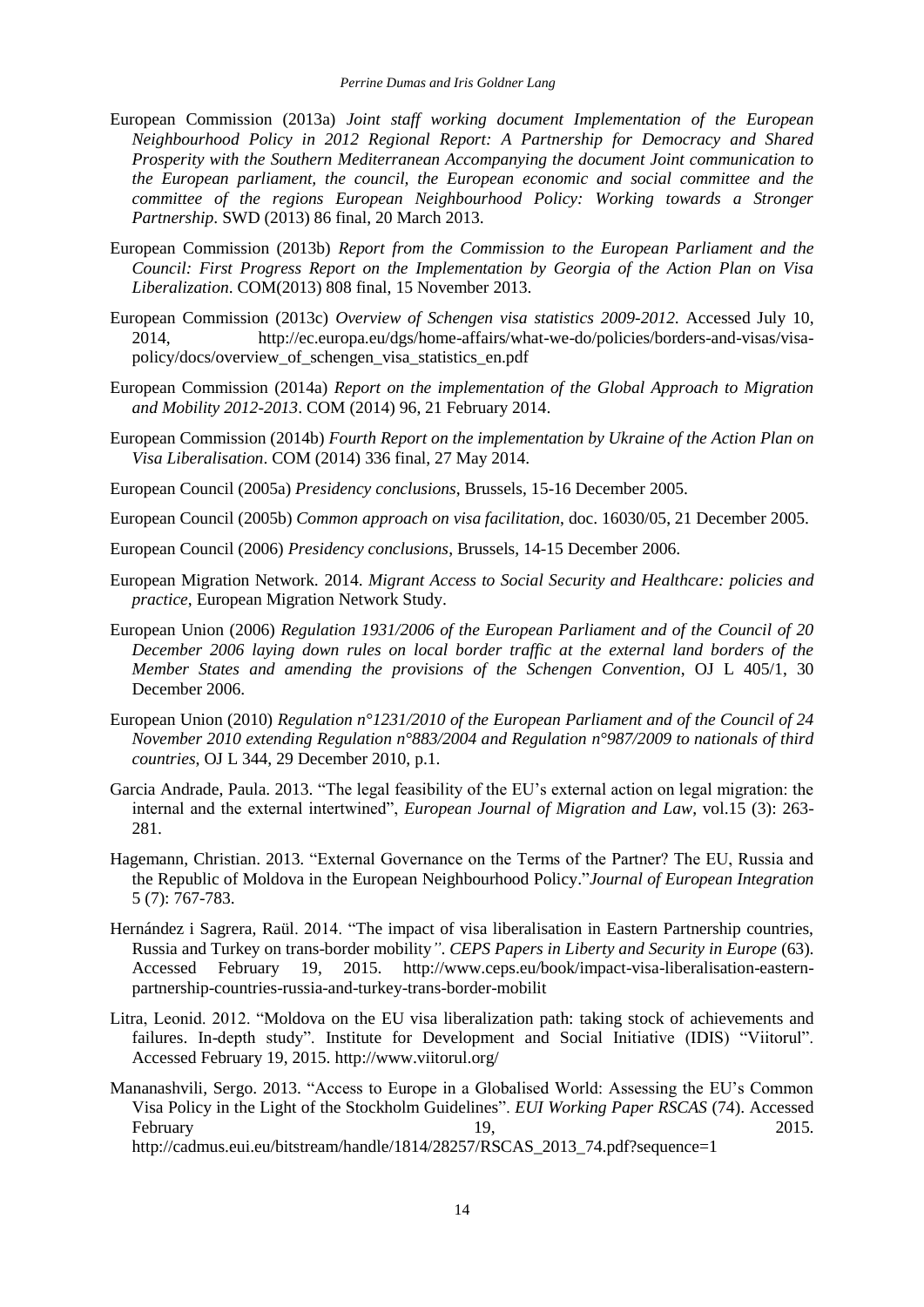- "Moldova Reality Check: Success Story Before the Storm?" 2013. *Central European Policy Institute 2 nd Non Paper*. Accessed February, 19, 2015, [http://www.cepolicy.org/sites/cepolicy.org/files/attachments/2nd\\_non\\_paper\\_-](http://www.cepolicy.org/sites/cepolicy.org/files/attachments/2nd_non_paper_-_moldova_reality_check_122013.pdf) [\\_moldova\\_reality\\_check\\_122013.pdf](http://www.cepolicy.org/sites/cepolicy.org/files/attachments/2nd_non_paper_-_moldova_reality_check_122013.pdf)
- Noutcheva, Gergana, Karolina Pomorska, and Giselle Bosse. 2013. *The EU and its neighbours, Values versus security in European foreign policy*, Manchester: Manchester university press.
- Parkes, Roderick. 2009. "Mobility partnerships: valuable addition to ENP repertoire? A checklist for revitalizing ENP." *Working paper FG 1*, no. 3. Accessed February 19, 2015, [http://www.swp](http://www.swp-berlin.org/fileadmin/contents/products/arbeitspapiere/ENP_KS_29_1_2009.pdf)[berlin.org/fileadmin/contents/products/arbeitspapiere/ENP\\_KS\\_29\\_1\\_2009.pdf](http://www.swp-berlin.org/fileadmin/contents/products/arbeitspapiere/ENP_KS_29_1_2009.pdf)
- Peers, Steve, Elspeth Guild, and Jonathan Tomkin. 2012. *EU Immigration and Asylum Law (Text and Commentary)*. Leiden: Martinus Nijhoff Publisher.
- Sobjak, Anita. 2013. "Is Moldova Tired of Being the Success Story of the Eastern Partnership?". *The Polish Institute of International Affairs Policy Paper* 20 (68). Accessed February 19, 2015. <http://www.pism.pl/Publications/PISM-Policy-Paper-no-68>
- Spiegel, Bernhard. 2010. *Analysis of Member States' Bilateral Agreements on Social Security with Third Countries*, Brussel: European Commission.
- Sushko, Iryna, Olga Suprunenko, Aleksandr Sushko, and Maryana Kuzio. 2012. "The EU Visa Policy in Ukraine: Independent Monitoring Findings." *Monitoring paper*. Accessed February 19, 2015. [http://novisa.com.ua/file/publics/novisa\\_publics1351606401.pdf](http://novisa.com.ua/file/publics/novisa_publics1351606401.pdf)
- Weinar, Agnieskza, Oleg Korneev, Shushanik Makaryan, and Sergo Mananashvili. 2012. "Consequences of Schengen Visa Liberalisation for the Citizens of Ukraine and the Republic of Moldova", *MPC Research Report* (1). Accessed February 19, 2015. <http://www.migrationpolicycentre.eu/docs/RR%202012%2001%20-%20visa%20final.pdf>
- Yeliseyeu, Andrei. 2014. "*Keeping the door ajar: Local border traffic regimes on the EU's Eastern Borders.*" *Finish Institute of International Affairs report* 41. Accessed February 19, 2015. http://www.fiia.fi/en/publication/429/keeping the door ajar/